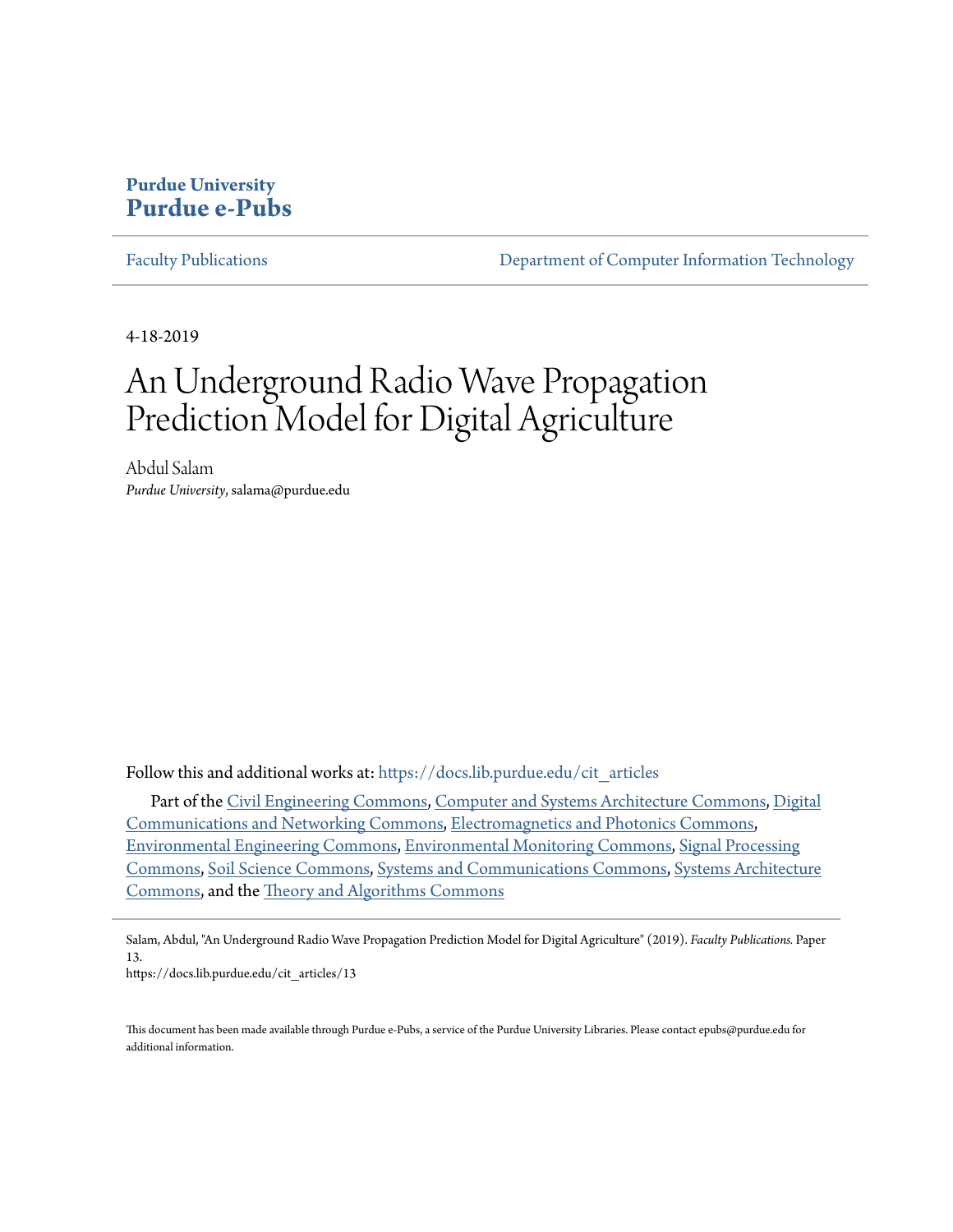



## **An Underground Radio Wave Propagation Prediction Model for Digital Agriculture**

#### **Abdul Salam**

*Article*

Department of Computer and Information Technology, Purdue University, West Lafayette, IN 47907, USA; salama@purdue.edu; Tel.: +1-765-496-6867

Received: 20 March 2019; Accepted: 16 April 2019; Published: 18 April 2019



**Abstract:** Underground sensing and propagation of Signals in the Soil (SitS) medium is an electromagnetic issue. The path loss prediction with higher accuracy is an open research subject in digital agriculture monitoring applications for sensing and communications. The statistical data are predominantly derived from site-specific empirical measurements, which is considered an impediment to universal application. Nevertheless, in the existing literature, statistical approaches have been applied to the SitS channel modeling, where impulse response analysis and the Friis open space transmission formula are employed as the channel modeling tool in different soil types under varying soil moisture conditions at diverse communication distances and burial depths. In this article, an electromagnetic field analysis is presented as an enhanced monitoring approach for subsurface radio wave propagation and underground sensing applications in the field of digital agriculture. The signal strength results are shown for different distances and depths in the subsurface medium. The analysis shows that the lateral wave is the dominant wave in subsurface communications. Moreover, the shallow depths are more suitable for soil moisture sensing and long-range underground communications. The developed paradigm leads to advanced system design for real-time soil monitoring applications.

**Keywords:** signals in the soil; electromagnetic waves; sensors for real-time monitoring of soil; digital agriculture; wireless underground communications; underground sensing; subsurface antenna

#### **1. Introduction**

The subsurface radio wave propagation is vital for sending and receiving wireless signals in the next-generation precision agriculture Internet of Underground Things (IOUT) [\[1](#page-17-0)[–3\]](#page-17-1). The Signals in the Soil (SitS) wireless communication approach has only focused mainly on the empirical methods [\[3](#page-17-1)[–16\]](#page-17-2), thereby ignoring the importance of the physical characteristics behind the fundamental electromagnetic subsurface physics [\[17](#page-17-3)[–22\]](#page-18-0).

The subsurface wireless underground communications involve two different material half-spaces (e.g., soil and air half-space). Moreover, both the transmitter and receiver can be placed in any of the half-spaces, which leads to three different types of subsurface wireless channels, which are different from Over-The-Air (OTA) wireless communications channels. These unique channels involve the soil-to-air half-space, air-to-soil half-space, and subsurface on-soil communications. Hence, the consideration of electromagnetic fields becomes very important in subsurface wireless communications. Therefore, the aim of this article is to present subsurface electromagnetic field analysis (an analytical solution) involving soil and air half-spaces, which is based on Maxwell's physics. This article presents a subsurface radio wave propagation prediction model based on the fundamental EM analysis related to subsurface propagation modeling that considers the electromagnetic field of a unit vertical and horizontal electric dipole in the presence of a plane boundary.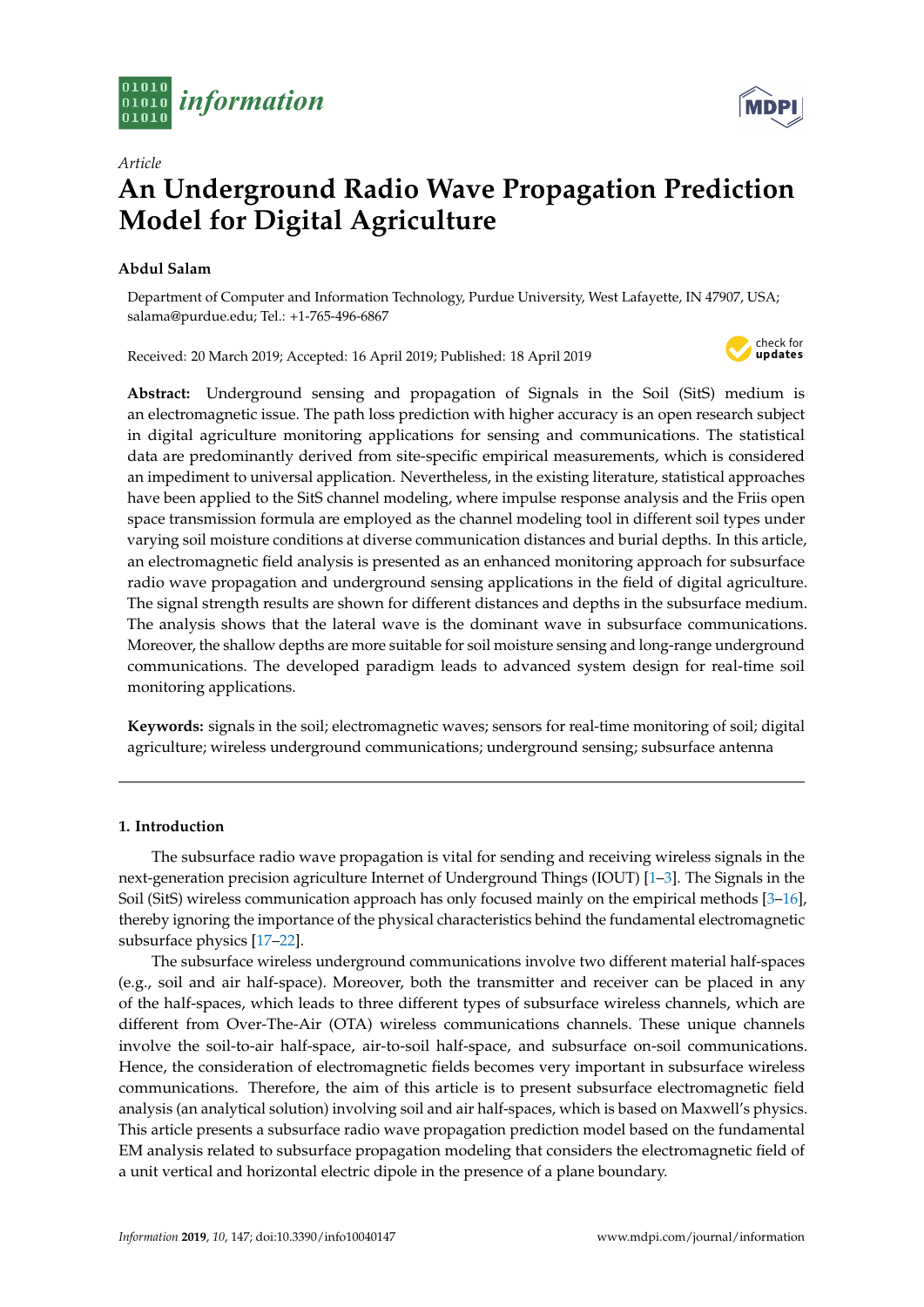This underground signals analysis is useful for subsurface radio wave propagation and underground antenna characterization in soil medium. It is also applicable to radio wave propagation in forests and other environments where there is a need for accurate wireless channel models that can be used to produce actual empirical results without the need for any linear and nonlinear regression. In addition, these channel models will also aid in the widespread deployment of agricultural wireless sensor networks, the development of improved efficiency protocols, and the improved subsurface communication system design. In this article, a direct approach based on electromagnetic field analysis has been applied to radio wave propagation in the stratified soil medium for smart farming applications in precision agriculture and the Internet of Underground Things.

The rest of the article is organized as follows: the background and related work is presented in Section [2.](#page-2-0) The electromagnetic field of a unit vertical electric dipole in the presence of a plane boundary is analyzed in Section [3.](#page-3-0) In Section [4,](#page-9-0) the electromagnetic field of a horizontal electric dipole in the presence of a plane boundary is discussed. Model evaluations and results are presented in Section [5.](#page-14-0) The applications of this work are discussed in Section [6.](#page-15-0) The paper concludes in Section [7.](#page-15-1)

#### <span id="page-2-0"></span>**2. Background and Related Work**

The Per- and Poly-Fluoroalkyl Substances' (PFAS) management techniques are important in order to establish a proper detection and analysis methods to achieve greater efficiency [\[23\]](#page-18-1). Timely PFAS management minimizes risks to humans and environment. PFAS treatment approaches that result from improper detection lead to detrimental environmental effects. Proper PFAS detection will help to reduce the potential of chemical leaching to the soil and water resources and also into the environment.

Among existing techniques, Granular Activated Carbon (GAC) is a growing technology in PFAS treatment in water [\[23–](#page-18-1)[25\]](#page-18-2). However, there is a significant lack of data and procedure development in terms of fundamental understanding and quantification of the medium properties. The adsorptive and destructive technologies are considered for both soils and water [\[26–](#page-18-3)[28\]](#page-18-4). Other remediation approaches are anion-exchange, ozofractionation, chemical oxidation, electrochemical oxidation, sonolysis, soil stabilization, and thermal technologies [\[29](#page-18-5)[–33\]](#page-18-6).

These treatment technologies are not best suited to provide PFAS management systems with almost real-time sensing data to facilitate fast decision making [\[34–](#page-18-7)[36\]](#page-18-8). Thus, proper treatment cannot be applied at the right place of the waste system at the right time. Failure to consider the spatial variability of PFAS in management decisions results in inefficient management. Accordingly, the potential of chemical leaching from the landfill surface is increased. Timely information of temporal and spatial soil PFAS patterns can significantly aid PFAS decision makers in better managing their treatment operations to achieve higher treatment efficiency. The real-time knowledge of spatial PFAS demand can also further advance our understanding of variable physico-chemical and biological dynamics. Accordingly, more effective management and treatment strategies can be developed for PFAS removal.

The first generation of wireless underground communication systems was developed in the 2000s and was based on the application of the Over-The-Air (OTA) Friis transmission formula to the underground wireless channel [\[6,](#page-17-4)[15\]](#page-17-5). In the early 2010s, the second generation of wireless underground communications was developed based on the impulse response analysis and advanced multi-carrier techniques [\[10](#page-17-6)[,37\]](#page-18-9). The major development in the second-generation wireless underground communications is the statistical model of the underground channel, which has been developed based on the extensive empirical campaign both in field and testbed environments [\[9,](#page-17-7)[10\]](#page-17-6). The model can predict the Root Mean Square (RMS) delay spread, coherence bandwidth, and path loss. Because the statistical model has been developed based on the statistical and information theoretic perspective, it lacks the insight into the physics of subsurface radio wave propagation, which can only be provided by Maxwell–Poynting theory-based signal processing. However, there is no underground channel model available based on the subsurface electromagnetic-based signal processing analysis, and only the numerical evaluations and results have been presented. Accordingly, to gain the physical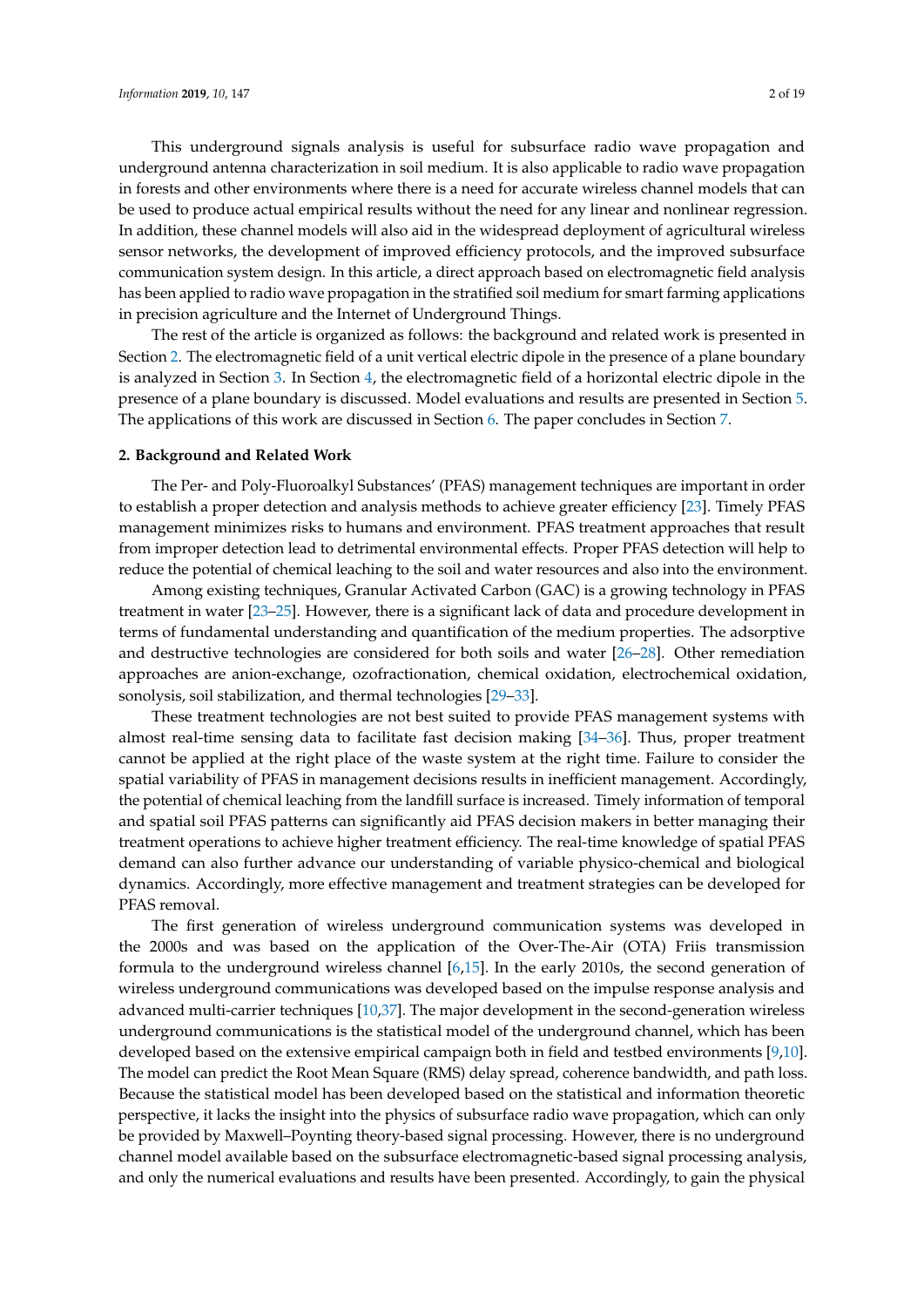insight into the propagation of wireless underground communication waves and to ensure that the wireless underground communication system performance is optimal in different subsurface media, it is vital to have an underground propagation prediction model based on electromagnetic using physics principals applicable to radiation efficiency, antenna design, and power transfer at different distances and depths in the soil medium.

Recently, many advanced analytical solutions have been reported in the literature for the Sommerfeld integral [\[38–](#page-18-10)[43\]](#page-19-0). An alternative solution to the Sommerfeld integral based on the branch-cut integral has been discussed in [\[42\]](#page-18-11). An analysis of a two-layered structure using the longitudinal spectrum for space waves, surface waves, and Zenneck waves has been presented in [\[43\]](#page-19-0). A Zenneck wave-based UGchannel model has been developed in [\[44\]](#page-19-1). However, this model was developed using the approximation of the EM analysis and has higher error.

The aim of this paper is to present the wireless underground communications prediction model for different distances, and depths, under different soil moisture levels, capable of predicting in different soil textures. This work is the first work to develop a subsurface radio wave propagation prediction model completely based on the electromagnetic-based signal processing analysis.

#### <span id="page-3-0"></span>**3. The Electromagnetic Field of a Unit Vertical Electric Dipole in the Presence of a Plane Boundary**

The change of the soil moisture impacts the signal propagation in the underground soil medium. The increase in Volumetric Water Content (VWC) leads to a decrease in the received signal strength at the underground receiver. In this section, we develop the field solutions by ascertaining the VWC percentage by using underground sensors and accordingly using Peplinski's model to obtain the complex permittivity of the soil under consideration. The obtained complex permittivity value for a given VWC level is employed in the model along with other soil parameters (e.g., soil type, soil bulk density, burial depth in medium, and communication distance) to predict radio wave propagation for a particular agricultural field. Accordingly, the subsurface communication system can be tailored for site-specific and soil-specific applications. Overall, the developed model can be effectively used to predict propagation characteristics in the soil medium with the change in soil moisture for digital agriculture applications. These developments are vital to understanding the properties of subsurface waves and provide useful insights for system design.

A list of notations used in the paper is given in the "Abbreviations". The electromagnetic field generated by a vertical electric dipole near the boundary [\[18\]](#page-17-8) between two quite different material half-spaces is obtained from the explicit integrals for the component differentiation of the electromagnetic field. The vertical dipole with the unit electric moment (i.e., *I*∆*l* = 1A m) is located on the downward-directed *z*-axis at a distance *d* from the origin of the coordinates on the interface, i.e., the *xy*-plane. A drawing of the geometry of the underground antenna is shown in Figure [1.](#page-5-0) The electromagnetic field is to be determined at an arbitrary point  $(x, y, z)$  in rectangular or  $(\rho, \phi, z)$  in cylindrical coordinates. The lower half-space ( $z \ge 0$ ) is Region 1, and the upper half-space ( $z \le 0$ ) is Region 2. The two regions are characterized by the complex wave numbers  $k_j = \beta_j + i\alpha_j = \omega(\mu_j \tilde{\epsilon}_j)^{1/2}$ , where  $\tilde{\epsilon}_i = \epsilon_i + i\sigma_i/\omega$  and  $\epsilon_i = \epsilon_0 \epsilon_{ir}$  with  $j = 1, 2$ . It is assumed that both regions are nonmagnetic, so that  $\mu_1 = \mu_2 = \mu_0 = 4\pi \times 10^{-7}$ H/m. The time dependence  $e^{-i\omega t}$  is used.

From Maxwell's equations, we obtain an ordinary differential equation for  $\bar{B}_{jx}$ :

$$
\left(\frac{\mathrm{d}^2}{\mathrm{d}z^2} + \gamma_j^2\right)\bar{B}_{jx} = -i\eta\mu_0\delta(z-d) , \qquad (1)
$$

with:

$$
\gamma_j = (k_j^2 - \xi^2 - \eta^2)^{1/2}, \quad j = 1, 2. \tag{2}
$$

Other components can be expressed by  $\bar{B}_{jx}$ ,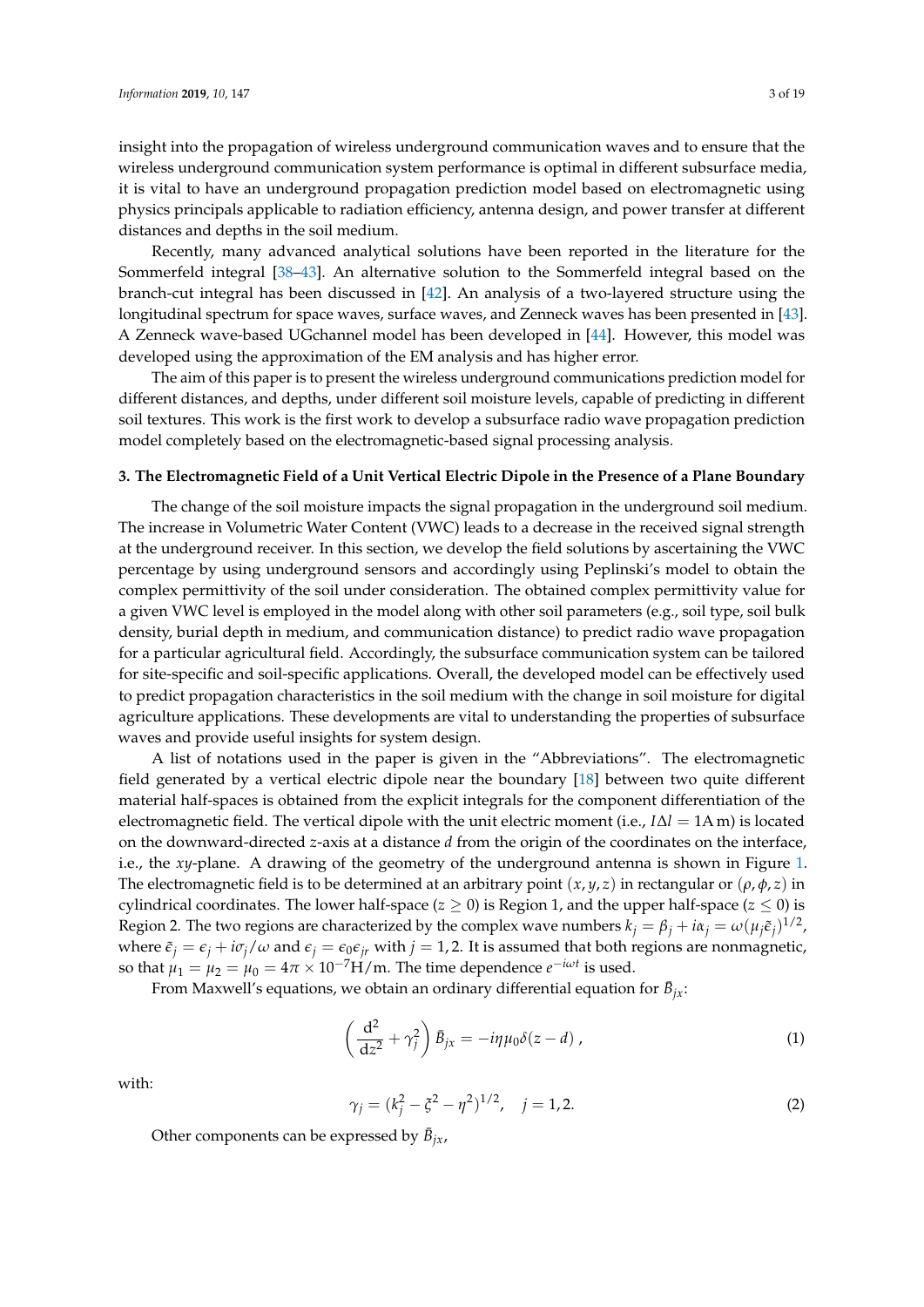$$
\bar{B}_{jy} = -\frac{\xi}{\eta} \bar{B}_{jx} \tag{3}
$$

$$
\bar{E}_{jx} = -\frac{i\omega}{k_j^2} \frac{\partial \bar{B}_{jy}}{\partial z} = -\frac{i\omega}{k_j^2} \frac{\xi}{\eta} \frac{\partial \bar{B}_{jx}}{\partial z},
$$
\n(4)

$$
\bar{E}_{jy} = \frac{i\omega}{k_j^2} \frac{\partial \bar{B}_{jx}}{\partial z},\tag{5}
$$

$$
\bar{E}_{jx} = \frac{\omega}{\eta k_j^2} \left( \frac{\mathrm{d}^2}{\mathrm{d}z^2} + k_j^2 \right) \bar{B}_{jx} \,. \tag{6}
$$

The equations have been solved in [\[45\]](#page-19-2), and the complete results for the two regions are summarized below. The following shorthand notation is used:

$$
N \equiv k_1^2 \gamma_2 + k_2^2 \gamma_1 \,. \tag{7}
$$

Region 1,  $z \geq 0$ :

$$
\bar{B}_{1x}(\xi, \eta, z) = -\mu_0 \eta \left( \frac{e^{i\gamma_1 |z - d|}}{2\gamma_1} - \frac{e^{i\gamma_1 (z + d)}}{2\gamma_1} + \frac{k_2^2 e^{i\gamma_1 (z + d)}}{N} \right),
$$
\n(8)

$$
\bar{B}_{1y}(\xi,\eta,z) = -\frac{\xi}{\eta}\bar{B}_{1x}(\xi,\eta,z) , \qquad (9)
$$

$$
\bar{B}_{1z}(\xi,\eta,z)=0\tag{10}
$$

$$
\bar{E}_{1x}(\xi, \eta, z) = -\frac{\omega \mu_0 \xi}{k_1^2} \left( \mp \frac{e^{i\gamma_1 |z-d|}}{2} + \frac{e^{i\gamma_1 (z+d)}}{2} - \frac{k_2^2 \gamma_1 e^{i\gamma_1 (z+d)}}{N} \right) \quad \begin{cases} z > d \\ 0 \le z \le d \end{cases}
$$
\n(11)

$$
\bar{E}_{1y}(\xi, \eta, z) = \frac{\eta}{\xi} \bar{E}_{1x}(\xi, \eta, z) , \qquad (12)
$$

$$
E_{1z}(\xi, \eta, z) = -\frac{\omega \mu_0(\xi^2 + \eta^2)}{k_1^2} \left( \frac{e^{i\gamma_1|z-d|}}{2\gamma_1} - \frac{e^{i\gamma_1(z+d)}}{2\gamma_1} + \frac{k_2^2 e^{i\gamma_1(z+d)}}{N} \right).
$$
\n(13)

Region 2,  $z \geq 0$ :

$$
\bar{B}_{2x}(\xi, \eta, z) = -\mu_0 \eta \frac{k_2^2 e^{i\gamma_1 d} e^{-i\gamma_2 z}}{N} , \qquad (14)
$$

$$
\bar{B}_{2y}(\xi,\eta,z) = -\frac{\xi}{\eta} \bar{B}_{2x}(\xi,\eta,z) , \qquad (15)
$$

$$
\bar{B}_{2z}(\xi, \eta, z) = 0 \tag{16}
$$

$$
\bar{E}_{2x}(\xi, \eta, z) = -\omega \mu_0 \xi \frac{\gamma_2 e^{i\gamma_1 d} e^{-i\gamma_2 z}}{N} , \qquad (17)
$$

$$
\bar{E}_{2y}(\xi,\eta,z) = \frac{\eta}{\xi} \bar{E}_{2x}(\xi,\eta,z) , \qquad (18)
$$

$$
\bar{E}_{2z}(\xi, \eta, z) = -\omega \mu_0 (\xi^2 + \eta^2) \frac{e^{i\gamma_1 d} e^{-i\gamma_2 z}}{N} \,. \tag{19}
$$

The electromagnetic field at an arbitrary position is the integrals of the components: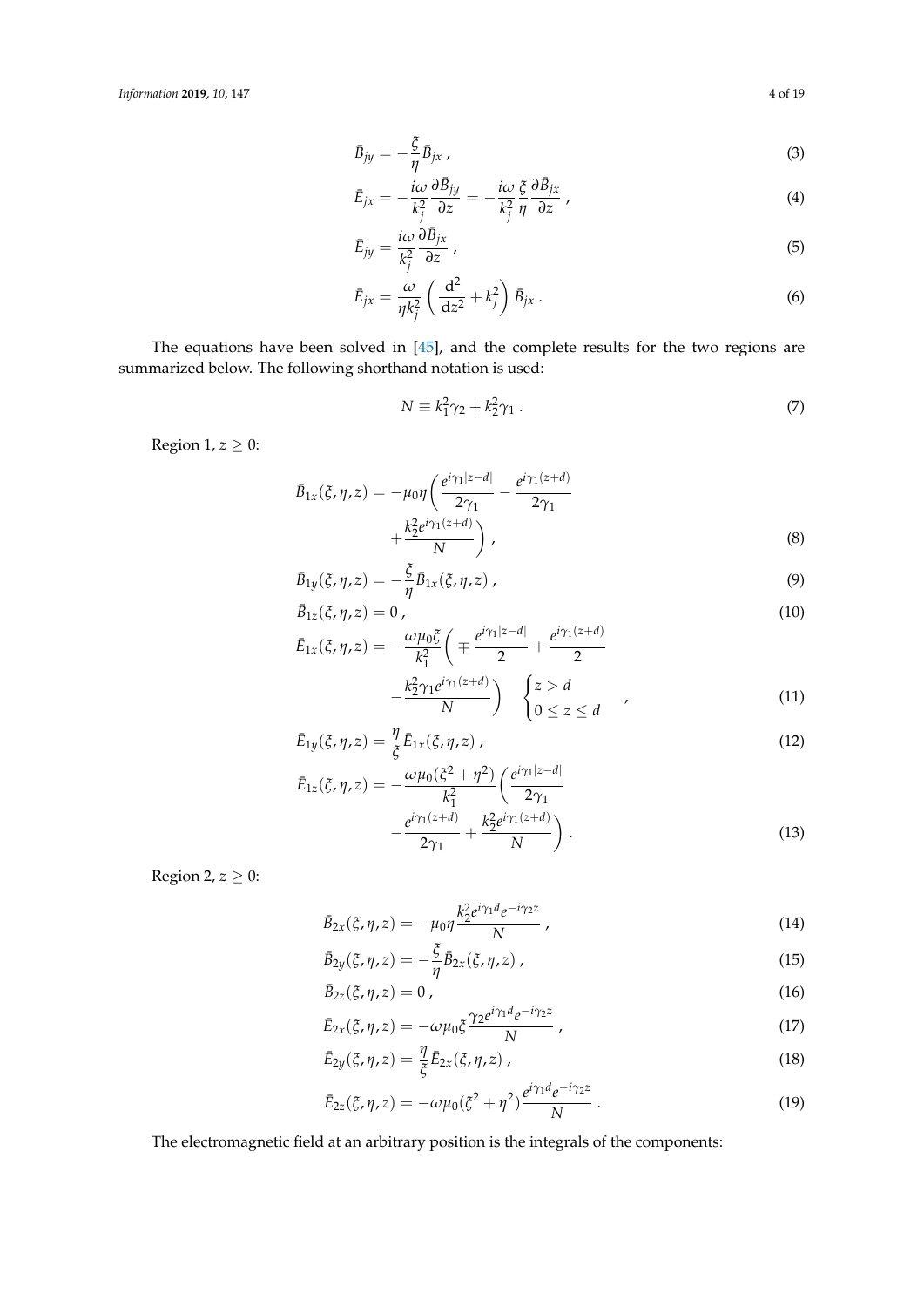$$
\mathbf{E}(x,y,z) = \frac{1}{(2\pi)^2} \int_{-\infty}^{\infty} d\xi \int_{-\infty}^{\infty} d\eta e^{i(\xi x + \eta y)} \mathbf{\bar{E}}(\xi, \eta, z) , \qquad (20)
$$

<span id="page-5-0"></span>
$$
\mathbf{B}(x,y,z) = \frac{1}{(2\pi)^2} \int_{-\infty}^{\infty} d\xi \int_{-\infty}^{\infty} d\eta e^{i(\xi x + \eta y)} \mathbf{\bar{B}}(\xi, \eta, z) . \tag{21}
$$



**Figure 1.** The drawing of the geometry of the underground antenna in the soil propagation medium: (**a**) schematic; (**b**) coordinate system.

In order to evaluate the integrals for the components of the electromagnetic field at  $(\rho, z)$  in Region 1 when the vertical electric dipole is also in Region 1 at  $(0, d)$ , it is convenient to examine separately for different parts. These are the direct field, the reflected field due to an ideal image, the lateral-wave field, and a correction for the reflected field when this is not accurately that of an ideal image (Figure [2\)](#page-9-1). Specifically, let:

$$
\mathbf{E}_1(\rho, z) = \mathbf{E}_1^d(\rho, z) + \mathbf{E}_1^i(\rho, z) + \mathbf{E}_1^L(\rho, z) + \mathbf{E}_1^c(\rho, z) , \qquad (22)
$$

$$
\mathbf{B}_1(\rho, z) = \mathbf{B}_1^d(\rho, z) + \mathbf{B}_1^i(\rho, z) + \mathbf{B}_1^L(\rho, z) + \mathbf{B}_1^c(\rho, z) . \tag{23}
$$

The direct field is given by:

$$
B_{1\phi}^{d}(\rho, z) = -\frac{\mu_0}{4\pi} e^{ik_1 r_1} \left( \frac{ik_1}{r_1} - \frac{1}{r_1^2} \right) \left( \frac{\rho}{r_1} \right) ,
$$
\n
$$
E_{1\rho}^{d}(\rho, z) = -\frac{\omega \mu_0}{4\pi k_1^2} e^{ik_1 r_1} \left( \frac{ik_1^2}{r_1} - \frac{3k_1}{r_1^2} - \frac{3i}{r_1^3} \right) \left( \frac{\rho}{r_1} \right)
$$
\n
$$
\left( \frac{z - d}{r_1} \right) ,
$$
\n(25)

$$
E_{1z}^{d}(\rho, z) = \frac{\omega \mu_0}{4\pi k_1^2} e^{ik_1 r_1} \left[ \frac{ik_1^2}{r_1} - \frac{k_1}{r_1^2} - \frac{i}{r_1^3} - \left( \frac{z - d}{r_1} \right)^2 \left( \frac{ik_1^2}{r_1} - \frac{3k_1}{r_1^2} - \frac{3i}{r_1^3} \right) \right].
$$
\n(26)

The ideal reflected field is the field at  $(\rho, z)$  due to an image antenna at  $(0, -d)$ . The electric moment of the image is the negative of that of the source.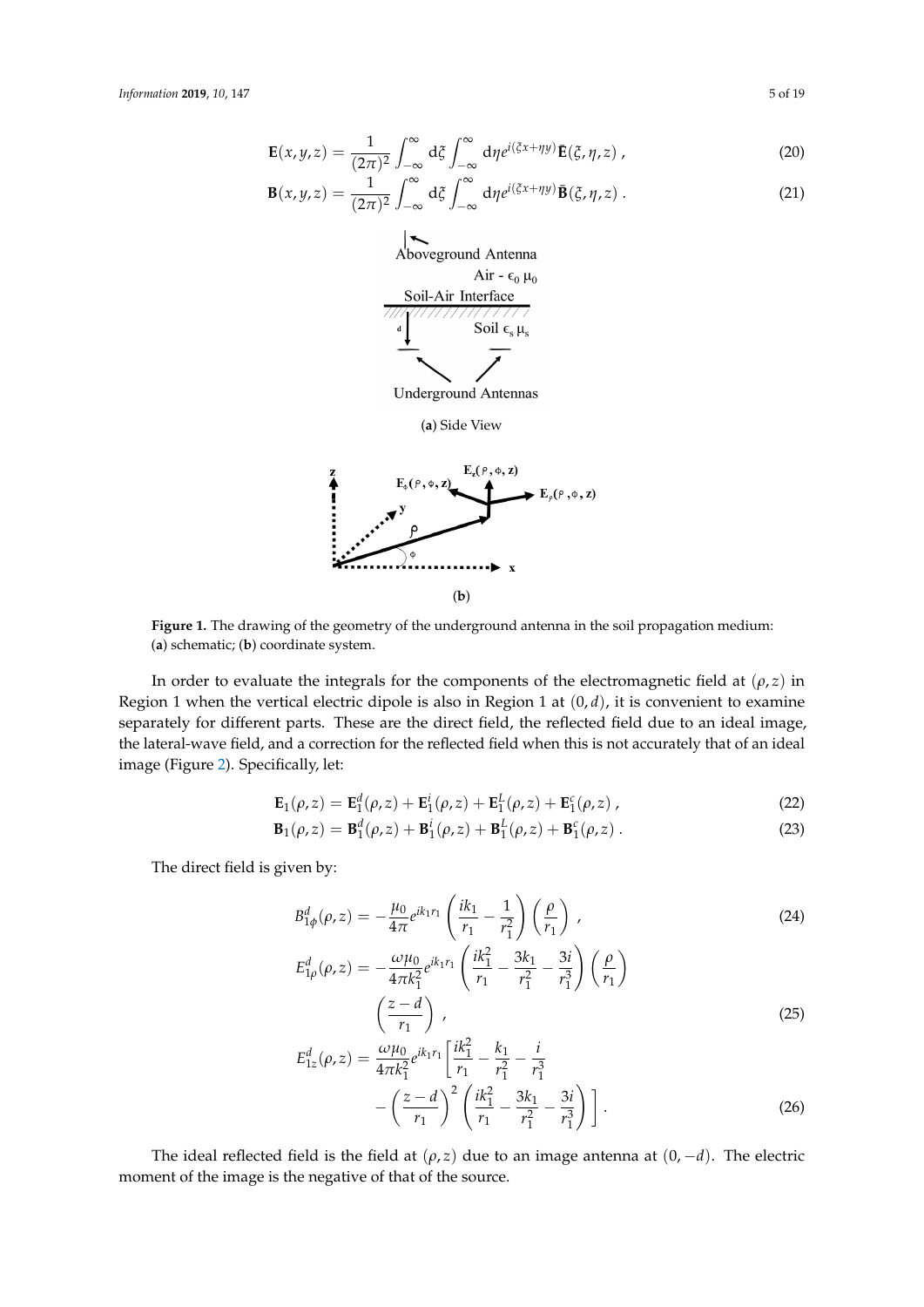$$
B_{1\phi}^i(\rho, z) = \frac{\mu_0}{4\pi} e^{ik_1 r_2} \left( \frac{ik_1}{r_2} - \frac{1}{r_2^2} \right) \left( \frac{\rho}{r_2} \right) ,
$$
 (27)

$$
E_{1\rho}^{i}(\rho,z) = \frac{\omega\mu_0}{4\pi k_1^2} e^{ik_1r_2} \left(\frac{ik_1^2}{r_2} - \frac{3k_1}{r_2^2} - \frac{3i}{r_2^3}\right) \left(\frac{\rho}{r_2}\right)
$$
  

$$
\left(\frac{z+d}{r_2}\right),
$$
 (28)

$$
E_{1z}^{i}(\rho, z) = -\frac{\omega\mu_0}{4\pi k_1^2} e^{ik_1 r_2} \left[ \frac{ik_1^2}{r_2} - \frac{k_1}{r_2^2} - \frac{i}{r_2^3} - \frac{i}{r_2^3} \right] - \left( \frac{z+d}{r_2} \right)^2 \left( \frac{ik_1^2}{r_2} - \frac{3k_1}{r_2^2} - \frac{3i}{r_2^3} \right) \right].
$$
 (29)

Given conditions:

<span id="page-6-0"></span>
$$
|k_1| \ge 3|k_2| \,, \quad \rho \ge 5|z| \,, \quad \rho \ge 5d \,, \quad |k_1\rho| \ge 3 \,, \tag{30}
$$

the rest field can be written in the following compact form:

$$
B_{1\phi}^{L}(\rho,z) = -\frac{\mu_0 k_2^2}{2\pi k_1^2} e^{ik_1(z+d)} e^{ik_2\rho} f(\rho; k_1, k_2) , \qquad (31)
$$

$$
B_{1\phi}^c(\rho, z) = \frac{i\mu_0 k_2^2}{2\pi k_1^2} \left(\frac{z+d}{\rho}\right) \left(\frac{ik_1}{\rho} - \frac{3}{2\rho^2}\right) e^{ik_1 r_1},\tag{32}
$$

$$
E_{1\phi}^{L}(\rho,z) = -\frac{\omega\mu_{0}k_{2}^{2}}{2\pi k_{1}^{3}}e^{ik_{1}(z+d)}e^{ik_{2}\rho}f(\rho;k_{1},k_{2})\,,\tag{33}
$$

$$
E_{1\phi}^c(\rho, z) = \frac{i\omega\mu_0 k_2^2}{2\pi k_1^3} e^{ik_1r_2} \left(\frac{1}{\rho^2} + \frac{3i}{2k_1\rho^3}\right) \,, \tag{34}
$$

$$
E_{1z}^{L}(\rho, z) = \frac{\omega \mu_0 k_2^3}{2\pi k_1^4} e^{ik_1(z+d)} e^{ik_2 \rho} g(\rho; k_1, k_2) , \qquad (35)
$$

$$
E_{1z}^{c}(\rho, z) = -\frac{i\omega\mu_{0}k_{2}^{2}}{2\pi k_{1}^{4}} \left(\frac{z+d}{\rho}\right)
$$

$$
\left(\frac{ik_{1}^{2}}{\rho} - \frac{k_{1}}{2\rho^{2}} + \frac{7i}{8\rho^{3}}\right) e^{ik_{1}r_{2}},
$$
(36)

where the radial functions  $f(\rho; k_1, k_2)$  and  $g(\rho; k_1, k_2)$  are defined as follows:

$$
f(\rho; k_1, k_2) = \frac{ik_2}{\rho} - \frac{1}{\rho^2} - \frac{k_2^3}{k_1} \left(\frac{\pi}{k_2 \rho}\right)^{1/2} e^{-ip\mathcal{F}(p)},
$$
  
\n
$$
g(\rho; k_1, k_2) = \frac{ik_2}{\rho^2} - \frac{1}{\rho^2} - \frac{i}{k_1 \rho^3}.
$$
\n(37)

$$
h_1(k_2) = \frac{4k_2}{\rho} - \frac{1}{\rho^2} - \frac{1}{k_2\rho^3} -\frac{k_2^3}{k_1} \left(\frac{\pi}{k_2\rho}\right)^{1/2} e^{-ip\mathcal{F}(p)}.
$$
 (38)

Here:

$$
p \equiv \frac{k_2^3 \rho}{2k_1^2} \tag{39}
$$

is called the numerical distance. The function  $\mathcal{F}(p)$  is: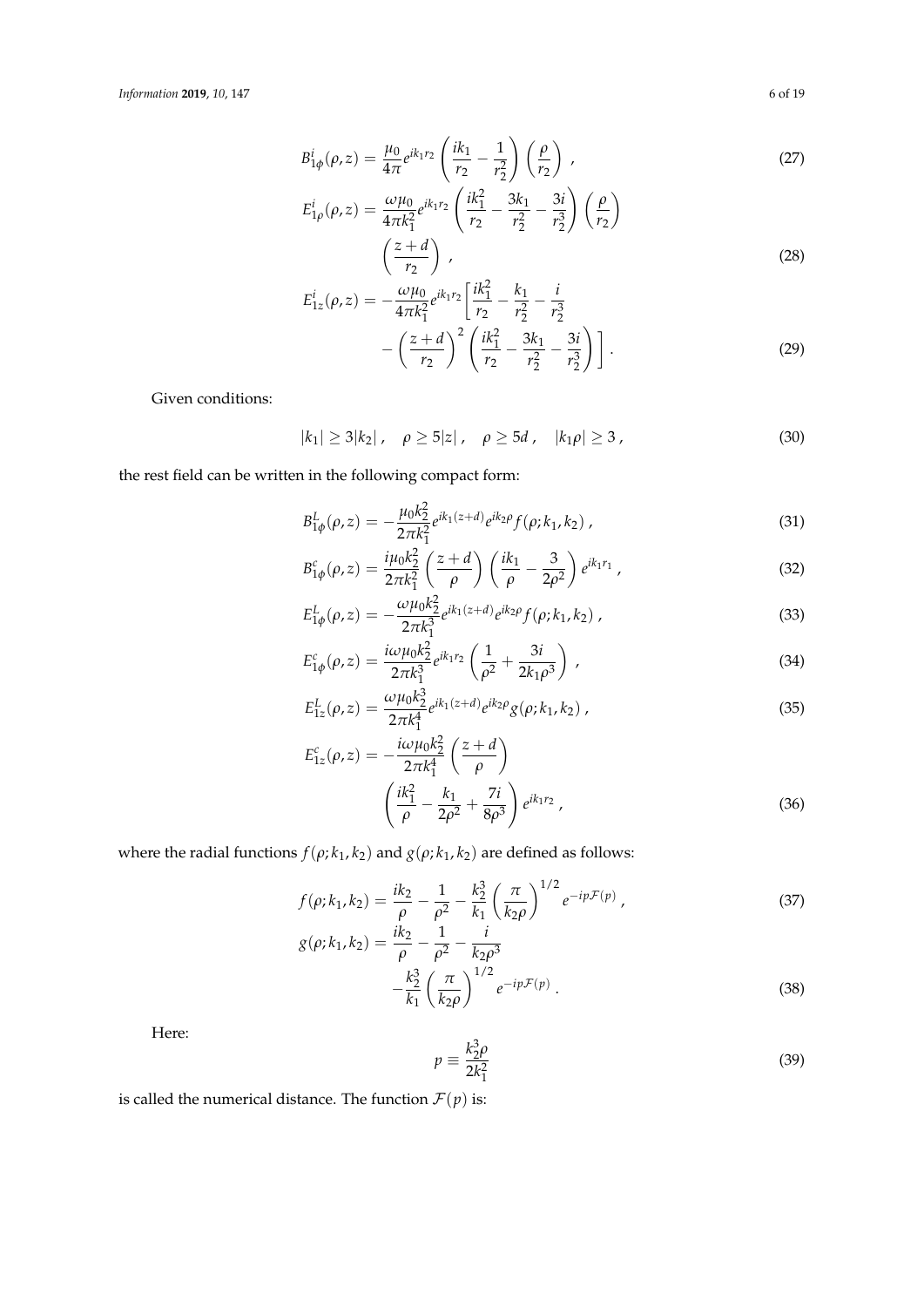$$
\mathcal{F}(p) = \int_{p}^{\infty} \frac{e^{it}}{(2\pi t)(1/2)} dt
$$
  
=  $\frac{1}{2}(1+i) - C_{2}(p) - iS_{2}(p)$ , (40)

where  $C_2 + iS_2$  is the Fresnel integral. When the argument  $p$  is sufficiently great, specifically when:

$$
|p| \ge 4 \qquad \text{or} \qquad |k_2 \rho| \ge 8 \left| \frac{k_1^2}{k_2^2} \right| \,, \tag{41}
$$

*f*( $\rho$ ;  $k_1$ ,  $k_2$ ) and  $g(\rho; k_1, k_2)$  can be approximated as:

$$
f(\rho; k_1, k_2) \sim g(\rho; k_1, k_2) = -\frac{1}{\rho^2} \left( \frac{k_1^2}{k_2^2} + 1 \right) \sim -\frac{k_1^2}{k_2^2 \rho^2} \,. \tag{42}
$$

If the conditions in [\(30\)](#page-6-0) are not satisfied, the complete electromagnetic field in Region 1 is given by:

$$
E_{i\rho}(\rho, z) = -\frac{\omega\mu_0}{2\pi k_1^2} \left\{ \frac{k_2^2}{k_1} \left[ f(\rho; k_1, k_2) e^{ik_2 \rho} e^{ik_1(z+d)} -ie^{ik_1r_2} \left( \frac{1}{\rho^2} + \frac{3i}{2k_1\rho^3} \right) \right] + \frac{e^{ik_1r_1}}{2} \left( \frac{ik_1^2}{r_1} - \frac{3k_1}{r_1^2} - \frac{3i}{r_1^3} \right) \left( \frac{\rho}{r_1} \right) \left( \frac{z-d}{r_1} \right) - \frac{e^{ik_1r_2}}{2} \left( \frac{ik_1^2}{r_2} - \frac{3k_1}{r_2^2} - \frac{3i}{r_2^3} \right) \left( \frac{\rho}{r_2} \right) \left( \frac{z+d}{r_2} \right) \right\},
$$
\n(43)

$$
E_{iz}(\rho, z)
$$
\n
$$
= \frac{\omega \mu_0}{2\pi k_1^2} \left\{ \frac{k_2^2}{k_1^2} \left[ k_2 g(\rho; k_1, k_2) e^{ik_2 \rho} e^{ik_1 (z+d)} \right. \right.
$$
\n
$$
-ie^{ik_1 r_2} \left( \frac{z+d}{\rho} \right) \left( \frac{ik_1^2}{\rho} - \frac{k_1}{2\rho^2} + \frac{7i}{8\rho^3} \right) \right]
$$
\n
$$
+ \frac{e^{ik_1 r_1}}{2} \left[ \frac{ik_1^2}{r_1} - \frac{k_1}{r_1^2} - \frac{i}{r_1^3} - \frac{i}{r_1^2} \right.
$$
\n
$$
- \left( \frac{z-d}{r_1} \right)^2 \left( \frac{ik_1^2}{r_1} - \frac{3k_1}{r_1^2} - \frac{3i}{r_1^3} \right) \right]
$$
\n
$$
- \frac{e^{ik_1 r_2}}{2} \left[ \frac{ik_1^2}{r_2} - \frac{k_1}{r_2^2} - \frac{i}{r_2^3} - \frac{3i}{r_1^3} \right] \right\}, \qquad (44)
$$

$$
B_{i\phi}(\rho, z) = -\frac{\mu_0}{2\pi} \left\{ \frac{k_2^2}{k_1^2} \left[ f(\rho; k_1, k_2) e^{ik_2 \rho} e^{ik_1 (z+d)} -ie^{ik_1 r_2} \left( \frac{z+d}{\rho} \right) \left( \frac{ik_1}{\rho} - \frac{3}{2\rho^2} \right) \right] + \frac{e^{ik_1 r_1}}{2} \left( \frac{ik_1}{r_1} - \frac{1}{r_1^2} \right) \left( \frac{\rho}{r_1} \right) - \frac{e^{ik_1 r_2}}{2} \left( \frac{ik_1}{r_2} - \frac{1}{r_2^2} \right) \left( \frac{\rho}{r_2} \right) \right\}.
$$
\n(45)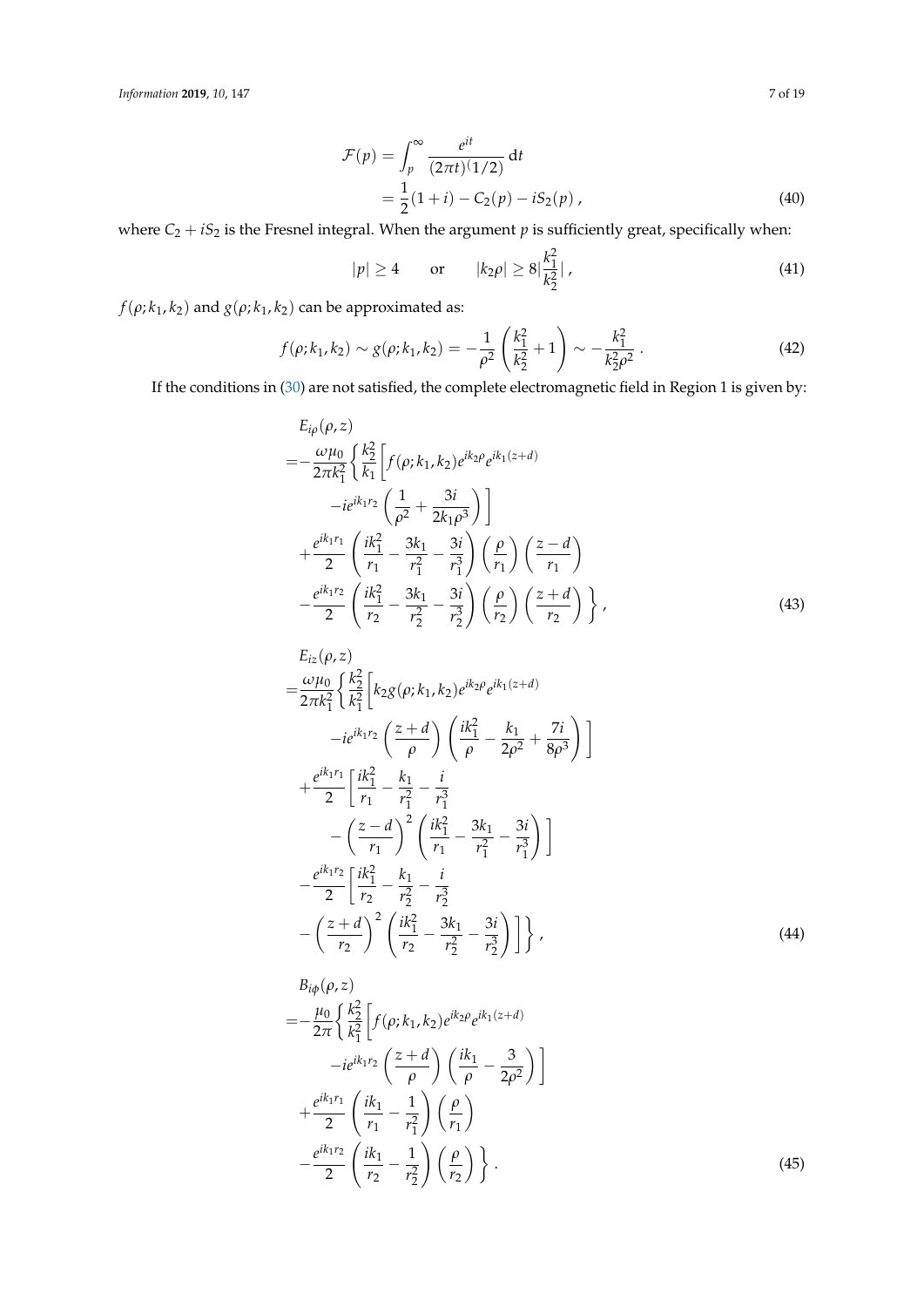For the complete field in Region 2, the following results are obtained.

$$
B_{2\phi}(\rho, z) = -\frac{\mu_0 k_2^2}{2\pi k_1^2} \left\{ e^{ik_1 d} e^{ik_2 r_0} \left[ \left( \frac{ik_2}{r_0} - \frac{1}{r_0^2} \right) \left( \frac{\rho}{r_0} \right) - \frac{k_2^3}{r_1^2} \left( \frac{\pi}{k_2 \rho} \right)^{1/2} e^{-i P \mathcal{F}(P)} \right] -ie^{k_1 z} e^{ik_1 r_d} \left( \frac{d}{\rho} \right) \left( \frac{ik_1}{\rho} - \frac{3}{2\rho^2} \right) \right\},
$$
\n(46)  
\n
$$
\sim -\frac{\mu_0 k_2^2}{2\pi k_1^2} \left[ e^{ik_1 d} e^{ik_2 r_0} f(\rho, k_1, k_2) -ie^{k_1 z} e^{ik_1 r_d} \left( \frac{d}{\rho} \right) \left( \frac{ik_1}{\rho} - \frac{3}{2\rho^2} \right) \right],
$$
\n(47)  
\n
$$
E_{2\rho}(\rho, z) = -\frac{\omega \mu_0}{2\pi k_1^2} \left( \frac{k_2^2}{k_1} \left( e^{ik_1 d} e^{ik_2 r_0} \left[ \left( \frac{ik_2}{r_0} - \frac{1}{r_0^2} \right) \left( \frac{\rho}{r_0} \right) - \frac{k_2^3}{k_1} \left( \frac{\pi}{k_2 \rho} \right)^{1/2} e^{-i P \mathcal{F}(P)} \right] -ie^{k_1 z} e^{ik_1 r_d} \left( \frac{1}{\rho^2} + \frac{3i}{2k_1 \rho^3} \right) \right\}
$$
\n
$$
-e^{k_1 z} e^{ik_1 r_d} \left( \frac{ik_1^2}{r_d} - \frac{3k_1}{r_d^2} - \frac{3i}{r_d^3} \right) \left( \frac{\rho d}{r_d^2} \right)
$$
\n
$$
+e^{ik_1 d} e^{ik_2 r_0} \left( \frac{ik_2^2}{r_0} - \frac{3k_2}{r_0^2} - \frac{3i}{r_0^3} \right) \left( \frac{\rho z}{r_0^2} \right) \right),
$$

$$
\sim \frac{\omega \mu_0}{2\pi k_1^2} \left[ e^{ik_1 d} e^{ik_2 r_0} k_2 g(\rho, k_1, k_2) -ie^{k_1 z} e^{ik_1 r_d} \left(\frac{d}{\rho}\right) \left(\frac{ik_1^2}{\rho} - \frac{k_1}{2\rho^2} + \frac{7i}{8\rho^3}\right) \right],
$$
\n
$$
(51)
$$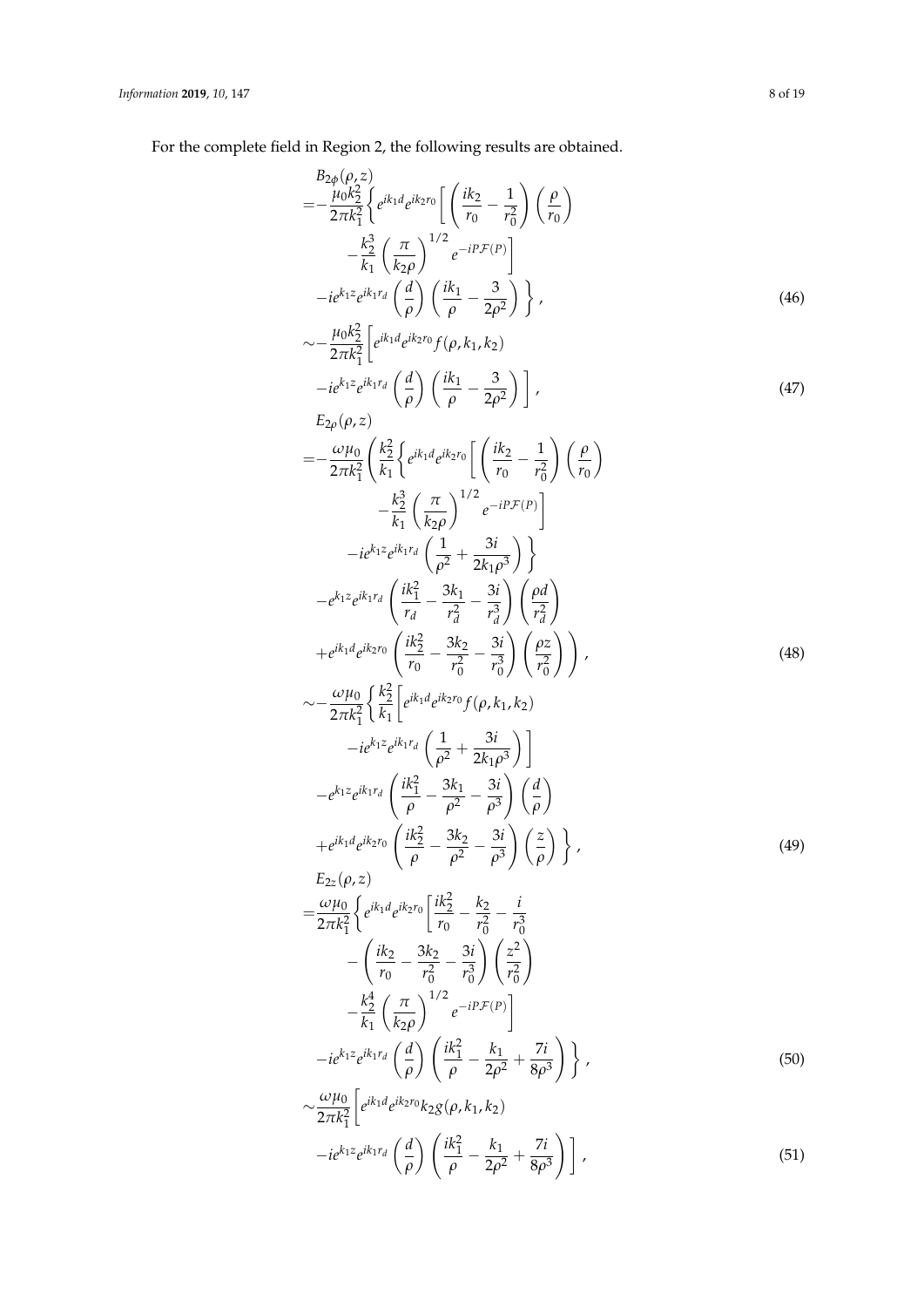where:

$$
r_0 = (\rho^2 + z^2)^{1/2}
$$
, and  $r_d = (\rho^2 + d^2)^{1/2}$ . (52)

The approximations are valid when the conditions:

$$
\rho \ge 5|z| \quad \text{and} \quad \rho \ge 5d \tag{53}
$$

<span id="page-9-1"></span>are satisfied. In this case,  $r_0 \sim \rho$  and  $r_d \sim \rho$  in amplitude,  $P \sim R$ , and the terms of the order  $z^2/\rho^2$ are neglected.



**Figure 2.** The coordinates for a lateral wave at the surface,  $\phi = 0$ .

#### <span id="page-9-0"></span>**4. The Electromagnetic Field of a Horizontal Electric Dipole in the Presence of a Plane Boundary**

Consider the *x*-directed horizontal electric dipole [\[18\]](#page-17-8) at the point  $z = d$  on the downward-directed *z*-axis in the half-space (Region 1) defined by *z* ≥ 0. Region 2 is defined by *z* ≤ 0. The wave numbers of the two regions are  $k_j = \beta_j + i\alpha_j = \omega(\mu_0 \tilde{\epsilon}_j)^{1/2}$ , where  $\tilde{\epsilon}_j = \epsilon + i\sigma_j/\omega$  and  $j = 1, 2$ . It is assumed that both regions are nonmagnetic, so that  $\mu_1 = \mu_2 = \mu_0$ . Based on Maxwell's equations, the following results are reached:

$$
\bar{E}_{jy} = \frac{1}{k_j^2 - \xi^2} \left( -\xi \eta \bar{E}_{jy} + i\omega \frac{\partial}{\partial z} \bar{B}_{jx} \right) , \qquad (54)
$$

$$
\bar{E}_{jz} = \frac{1}{k_j^2 - \xi^2} \left( i \xi \frac{\partial}{\partial z} \bar{E}_{jx} + \eta \omega \bar{B}_{jx} \right) , \qquad (55)
$$

$$
\bar{B}_{jy} = \frac{1}{k_j^2 - \xi^2} \left( -\frac{ik_j^2}{\omega} \frac{\partial}{\partial z} \bar{E}_{jx} - \xi \eta \bar{B}_{jx} \right) , \qquad (56)
$$

$$
\bar{B}_{jz} = \frac{1}{k_j^2 - \xi^2} \left( -\frac{k_j^2 \eta}{\omega} \bar{E}_{jx} + i \xi \frac{\partial}{\partial z} \bar{B}_{jx} \right) . \tag{57}
$$

Moreover, the following ordinary differential equations for  $\bar{E}_{jx}$  and  $\bar{B}_{jx}$  are also obtained:

$$
\left(\frac{d^2}{dz^2} + \gamma_j^2\right)\bar{E}_{jx} = \frac{\omega\mu_0(k_j^2 - \xi^2)}{ik_j^2}\delta(z - d) ,\qquad (58)
$$

$$
\left(\frac{\mathrm{d}^2}{\mathrm{d}z^2} + \gamma_j^2\right)\bar{B}_{jx} = 0\,,\tag{59}
$$

where:

$$
\gamma_j = (k_j^2 - \xi^2 - \eta^2)^{1/2} \,. \tag{60}
$$

The six components of the electromagnetic field in the cylindrical coordinates are: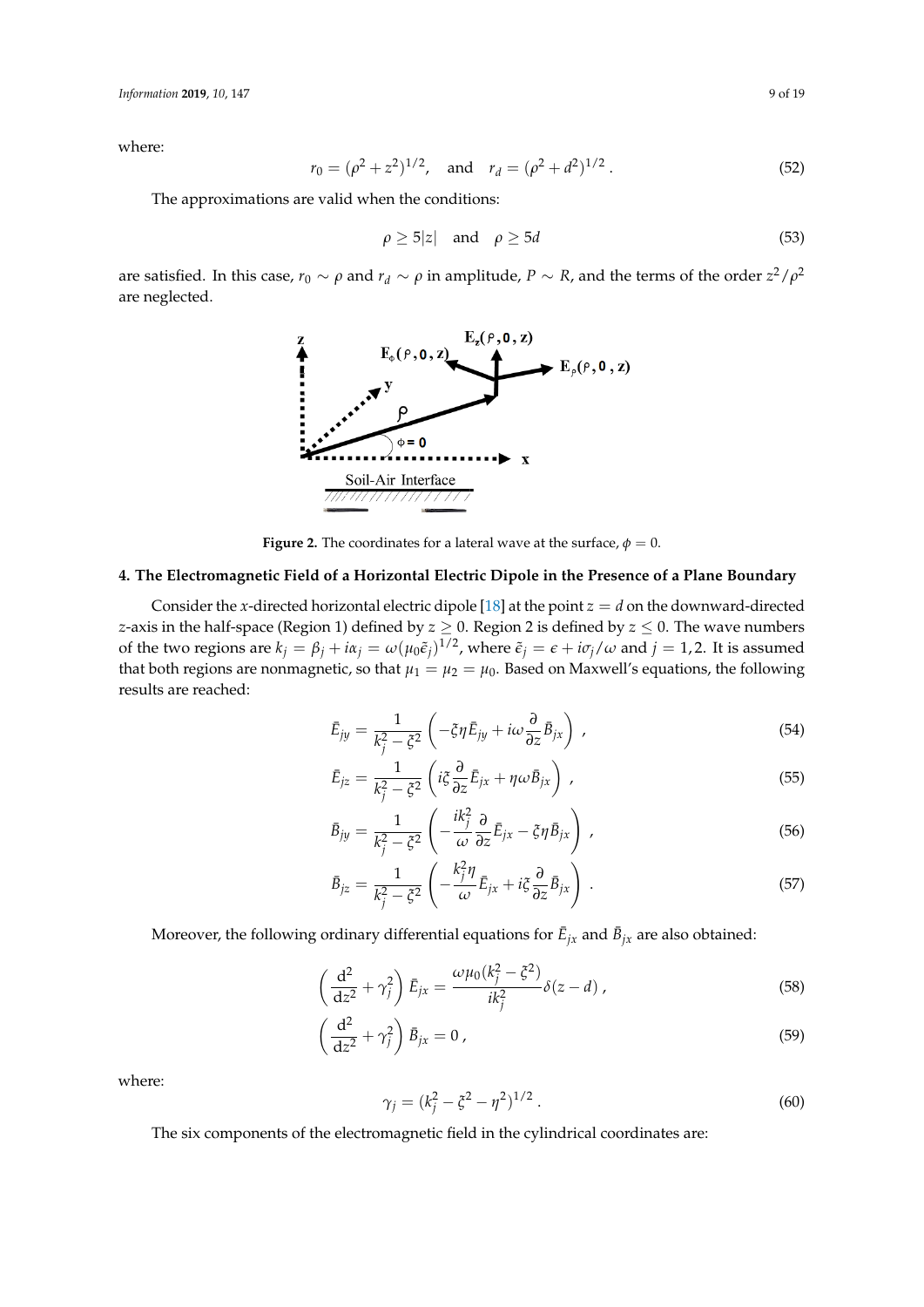Region 1,  $z \geq 0$ :

$$
E_{1\rho} = -\frac{\omega\mu_0}{4\pi k_1^2} \cos\phi \left[ \int_0^\infty \left( k_1^2 J_0(\lambda \rho) - \frac{\lambda^2}{2} [J_0(\lambda \rho) - J_2(\lambda \rho)] \right) \gamma_1^{-1} e^{i\gamma_1 |z-d|} \lambda \, d\lambda \right] + \int_0^\infty \left( \frac{\gamma_1 Q}{2} [J_0(\lambda \rho) - J_2(\lambda \rho)] - \frac{k_1^2 P}{2\gamma_1} [J_0(\lambda \rho) + J_2(\lambda \rho)] \right) e^{i\gamma_1 (z+d)} \lambda \, d\lambda \right],
$$
 (61)

$$
E_{1\phi} = -\frac{\omega\mu_0}{4\pi k_1^2} \sin\phi \left[ \int_0^\infty \left( k_1^2 J_0(\lambda \rho) -\frac{\lambda^2}{2} [J_0(\lambda \rho) + J_2(\lambda \rho)] \right) \gamma_1^{-1} e^{i\gamma_1 |z-d|} \lambda \, d\lambda \right]
$$

$$
+ \int_0^\infty \left( \frac{\gamma_1 Q}{2} [J_0(\lambda \rho) + J_2(\lambda \rho)] -\frac{k_1^2 P}{2\gamma_1} [J_0(\lambda \rho) - J_2(\lambda \rho)] \right) e^{i\gamma_1 (z+d)} \lambda \, d\lambda \right],
$$
(62)

$$
E_{1z} = \frac{i\omega\mu_0}{4\pi k_1^2} \cos\phi \int_0^\infty (\pm e^{i\gamma_1|z-d|} + Qe^{i\gamma_1(z+d)})
$$
  

$$
J_1(\lambda \rho)\lambda^2 d\lambda,
$$
 (63)

$$
B_{1\rho} = -\frac{\mu_0}{4\pi} \sin \phi \left[ \pm \int_0^\infty J_0(\lambda \rho) e^{i\gamma_1 |z-d|} \lambda \, d\lambda \right]
$$

$$
\int_0^\infty \left( \frac{Q}{2} [J_0(\lambda \rho) + J_2(\lambda \rho)] - \frac{P}{2} [J_0(\lambda \rho) - J_2(\lambda \rho)] \right) e^{i\gamma_1 (z+d)} \lambda \, d\lambda \right],
$$
(64)

$$
B_{1\phi} = -\frac{\mu_0}{4\pi} \cos \phi \left[ \pm \int_0^\infty J_0(\lambda \rho) e^{i\gamma_1 |z-d|} \lambda \, d\lambda \right]
$$

$$
\int_0^\infty \left( \frac{Q}{2} [J_0(\lambda \rho) - J_2(\lambda \rho)] - \frac{P}{2} [J_0(\lambda \rho) + J_2(\lambda \rho)] \right) e^{i\gamma_1 (z+d)} \lambda \, d\lambda \right],
$$

$$
B_{1z} = \frac{i\mu_0}{4\pi} \sin \phi \int_0^\infty (e^{i\gamma_1 |z-d|} - Pe^{i\gamma_1 (z+d)}) \gamma_1^{-1}
$$
(65)

$$
B_{1z} = \frac{1}{4\pi} \sin \varphi \int_0^{\pi} (e^{i\pi/2} - Pe^{i\pi/2})^2 \gamma_1
$$
  

$$
J_1(\lambda \rho) \lambda^2 d\lambda
$$
 (66)

<span id="page-10-0"></span>Where two signs appear, the upper one is for  $z > d$ , and the lower is for  $0 \le z \le d$  (see Figure [3\)](#page-10-0).



**Figure 3.** The burial depth and the *z*-axis.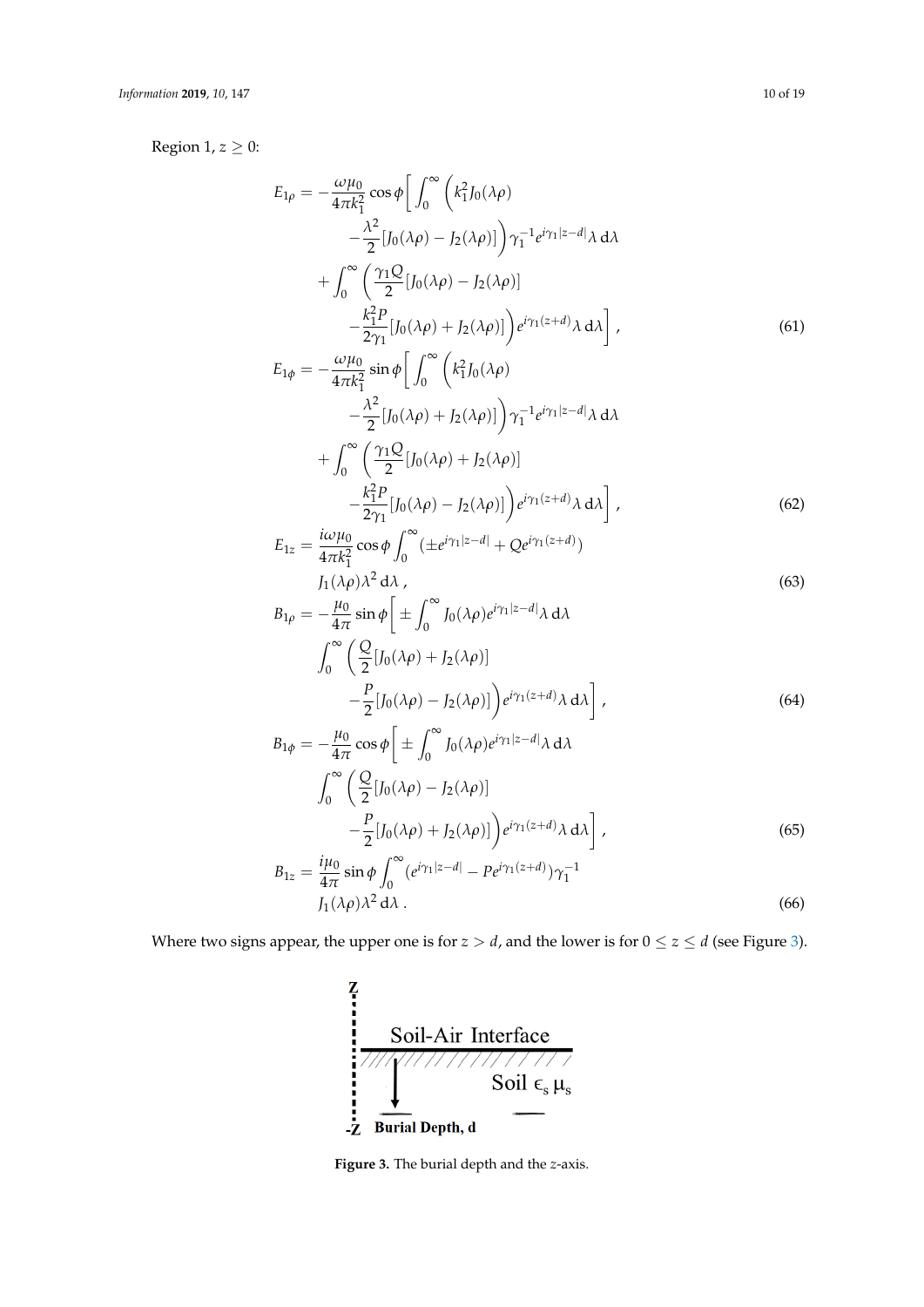Region 2,  $z \leq 0$ :

$$
E_{2\rho} = -\frac{\omega\mu_0}{4\pi}\cos\phi \int_0^\infty \left(M^{-1}[J_0(\lambda\rho) + J_2(\lambda\rho)]\right) + \frac{\gamma_1\gamma_2}{N}[J_0(\lambda\rho) - J_2(\lambda\rho)]\right)e^{i(\gamma_1d - \gamma_2z)}\lambda\,d\lambda\,,\tag{67}
$$

$$
E_{2\phi} = \frac{\omega\mu_0}{4\pi} \sin\phi \int_0^\infty \left( M^{-1} [J_0(\lambda\rho) - J_2(\lambda\rho)] + \frac{\gamma_1 \gamma_2}{N} [J_0(\lambda\rho) + J_2(\lambda\rho)] \right) e^{i(\gamma_1 d - \gamma_2 z)} \lambda \, d\lambda ,
$$
\n(68)

$$
E_{2z} = -\frac{i\omega\mu_0}{2\pi}\cos\phi \int_0^\infty \frac{\gamma_1}{N} J_1(\lambda\rho) e^{i(\gamma_1 d - \gamma_2 z)} \lambda^2 d\lambda ,
$$
  
\n
$$
B_{2\rho} = \frac{\mu_0}{4\pi}\sin\phi \int_0^\infty \left(\frac{\gamma_2}{M} [J_0(\lambda\rho) - J_2(\lambda\rho)]\right)
$$
 (69)

$$
\rho = \frac{\mu_0}{4\pi} \sin \phi \int_0^\infty \left( \frac{\gamma_2}{M} [J_0(\lambda \rho) - J_2(\lambda \rho)] + \frac{k_2^2 \gamma_1}{N} [J_0(\lambda \rho) + J_2(\lambda \rho)] \right) e^{i(\gamma_1 d - \gamma_2 z)} \lambda \, d\lambda \tag{70}
$$

$$
B_{2\phi} = \frac{\mu_0}{4\pi} \cos \phi \int_0^{\infty} \left( \frac{\gamma_2}{M} [J_0(\lambda \rho) + J_2(\lambda \rho)] + \frac{k_2^2 \gamma_1}{N} [J_0(\lambda \rho) - J_2(\lambda \rho)] \right) e^{i(\gamma_1 d - \gamma_2 z)} \lambda d\lambda ,
$$
\n(71)

$$
B_{2z} = \frac{i\mu_0}{2\pi} \sin\phi \int_0^\infty M^{-1} J_1(\lambda \rho) e^{i(\gamma_1 d - \gamma_2 z)} \lambda^2 d\lambda \tag{72}
$$

In these equations,

$$
M \equiv \gamma_1 + \gamma_2 \,, \tag{73}
$$

$$
N \equiv k_1^2 \gamma_2 + k_2^2 \gamma_1 \tag{74}
$$

$$
P \equiv \frac{\gamma_2 - \gamma_1}{M} = \frac{\gamma_2 - \gamma_1}{\gamma_2 + \gamma_1},\tag{75}
$$

$$
Q = \frac{k_1^2 \gamma_2 - k_2^2 \gamma_1}{N} = \frac{k_1^2 \gamma_2 - k_2^2 \gamma_1}{k_1^2 \gamma_2 + k_2^2 \gamma_1},
$$
\n(76)

and  $J_n(\lambda \rho)$  is the integral form of the Bessel function. It is:

$$
J_n(\lambda \rho) = \frac{i^{-n}}{2\pi} \int_0^{2\pi} e^{i\lambda \rho \cos \theta} e^{in\theta} d\theta.
$$
 (77)

With conditions:

$$
\rho \ge 5d, \quad \rho \ge 5|z|, \quad \text{and} \quad |k_2 \rho| \ge 8|\frac{k_1^2}{k_2^2}|,
$$
\n(78)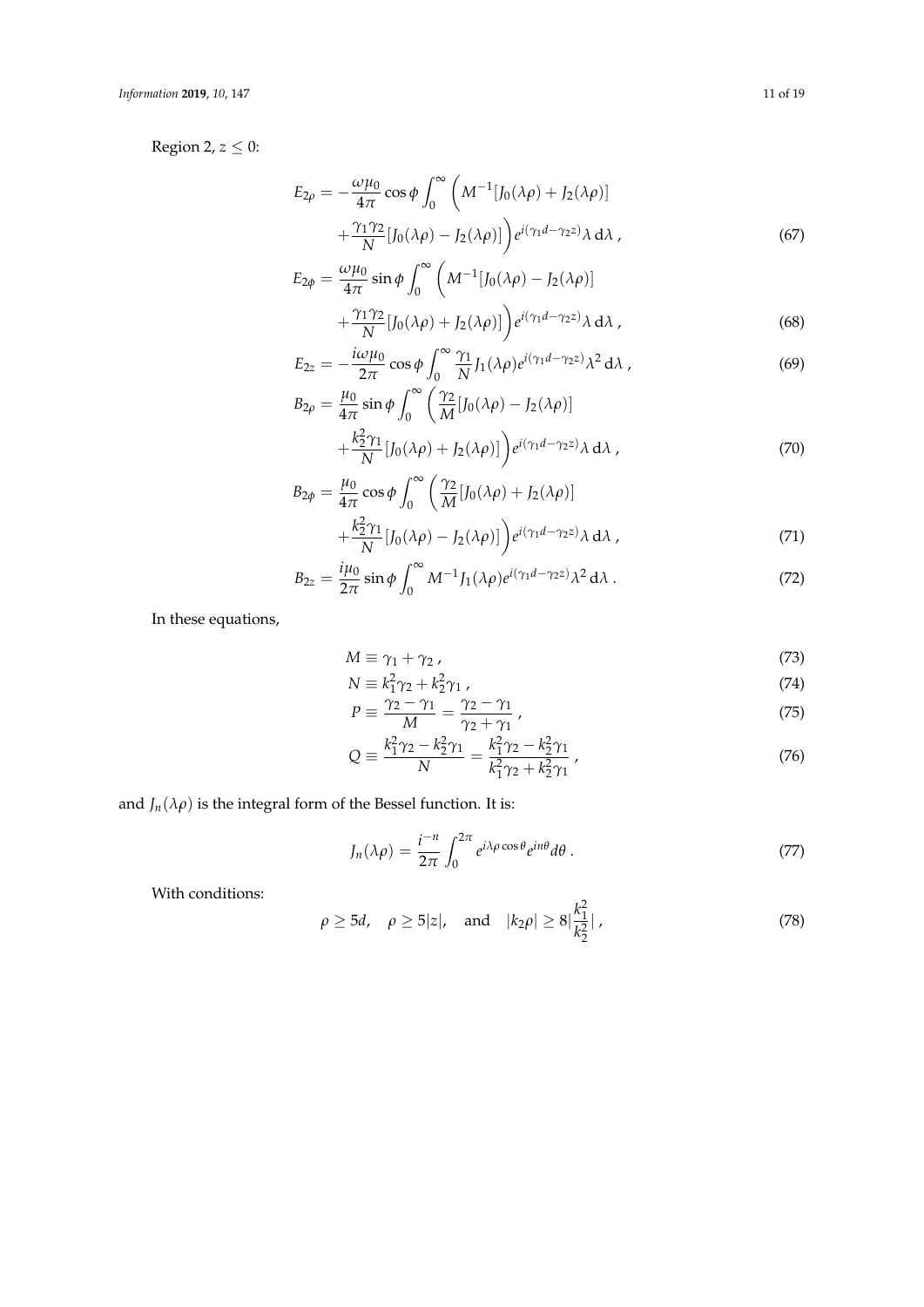.

the expressions in Region 1 can be simplified.

$$
E_{1\rho}(\rho,\phi,z)
$$
\n
$$
= -\frac{\omega\mu_0}{2\pi k_1^2} \cos \phi \left\{ k_2 g(\rho; k_1, k_2) e^{ik_2 \rho} e^{ik_1(z+d)} - \left( \frac{k_1}{r_1^2} + \frac{i}{r_1^3} \right) e^{ik_1 r_1} + \left( \frac{z+d}{\rho} \right) \left( \frac{ik_1}{\rho^2} - \frac{3}{2\rho^3} \right) e^{ik_1 r_2} - \frac{1}{2} \left[ \left( \frac{z-d}{r_1} \right)^2 \left( \frac{1k_1^2}{r_1} - \frac{3k_1}{r_1^2} - \frac{3i}{r_1^3} \right) \times e^{ik_1 r_1} + \left( \frac{z+d}{r_2} \right)^2 \left( \frac{ik_1^2}{r_2} - \frac{3k_1}{r_2^2} - \frac{3i}{r_2^3} \right) e^{ik_1 r_2} \right] \right\},
$$
\n
$$
E_{1\phi}(\rho, \phi, z)
$$
\n
$$
= \frac{\omega\mu_0}{2\pi k_1^2} \sin \phi \left\{ k_2 h(\rho; k_1, k_2) e^{ik_2 \rho} e^{ik_1(z+d)} + \frac{1}{2} \left[ \left( \frac{ik_1^2}{r_2} - \frac{3k_1}{r_2^2} - \frac{3i}{r_2^3} \right) e^{ik_1 r_2} - \left( \frac{ik_1^2}{r_1} - \frac{k_1}{r_1^2} - \frac{i}{r_1^3} \right) e^{ik_1 r_1} \right] + i \left( \frac{z+d}{r_2} \right) \left( \frac{ik_1^2}{\rho} - \frac{ek_1}{2\rho^2} - \frac{5i}{8\rho^3} \right) e^{ik_1 r_2} - \left( \frac{z+d}{r_2} \right)^2 \left( \frac{ik_1^2}{r_2} - \frac{sk_1}{r_2^2} - \frac{3i}{r_2^3} \right) e^{ik_1 r_2} \right\},
$$
\n
$$
E_{1z}(\rho, \phi, z)
$$
\n
$$
= \frac{\omega\mu_0}{2\pi k_1^2} \cos \
$$

$$
2\pi k_1^2 \longrightarrow \left[ k_1 \right]^{(1)} \longrightarrow 2
$$
  
\n
$$
- \left( \frac{i}{\rho^2} - \frac{3}{2k_1\rho^3} \right) e^{ik_1r_2}
$$
  
\n
$$
- \frac{1}{2} \left[ \left( \frac{\rho}{r_1} \right) \left( \frac{z - d}{r_1} \right) \left( \frac{ik_1^2}{r_1} - \frac{3k_1}{r_1^2} - \frac{3i}{r_1^3} \right) e^{ik_1r_1}
$$
  
\n
$$
+ \left( \frac{\rho}{r_2} \right) \left( \frac{z + d}{r_2} \right) \left( \frac{ik_1^2}{r_2} - \frac{3k_1}{r_2^2} - \frac{3i}{r_2^3} \right) e^{ik_1r_2} \right]
$$
  
\n
$$
B_{1\rho}(\rho, \phi, z)
$$
  
\n
$$
= -\frac{\mu_0}{2\pi k_1} \sin \phi \left\{ k_2 h(\rho; k_1, k_2) e^{ik_2\rho} e^{ik_1(z + d)} \right\}
$$
  
\n(81)

$$
+\left[\frac{ik_1}{\rho^2} - \frac{7}{2\rho^3} + \left(\frac{z+d}{r_2}\right) \left(\frac{ik_1^2}{r_2} - \frac{5k_1}{r_2^2} - \frac{12i}{r_2^3}\right)\right] e^{ik_1r_2}
$$
  

$$
\frac{1}{2}\left[\left(\frac{z-d}{r_1}\right) \left(\frac{ik_1^2}{r_1} - \frac{k_1}{r_1^2}\right) e^{ik_1r_1} + \left(\frac{z+d}{r_2}\right) \left(\frac{ik_1^2}{r_2} - \frac{k_1}{r_2^2}\right) e^{ik_1r_2}\right] \right\},
$$
(82)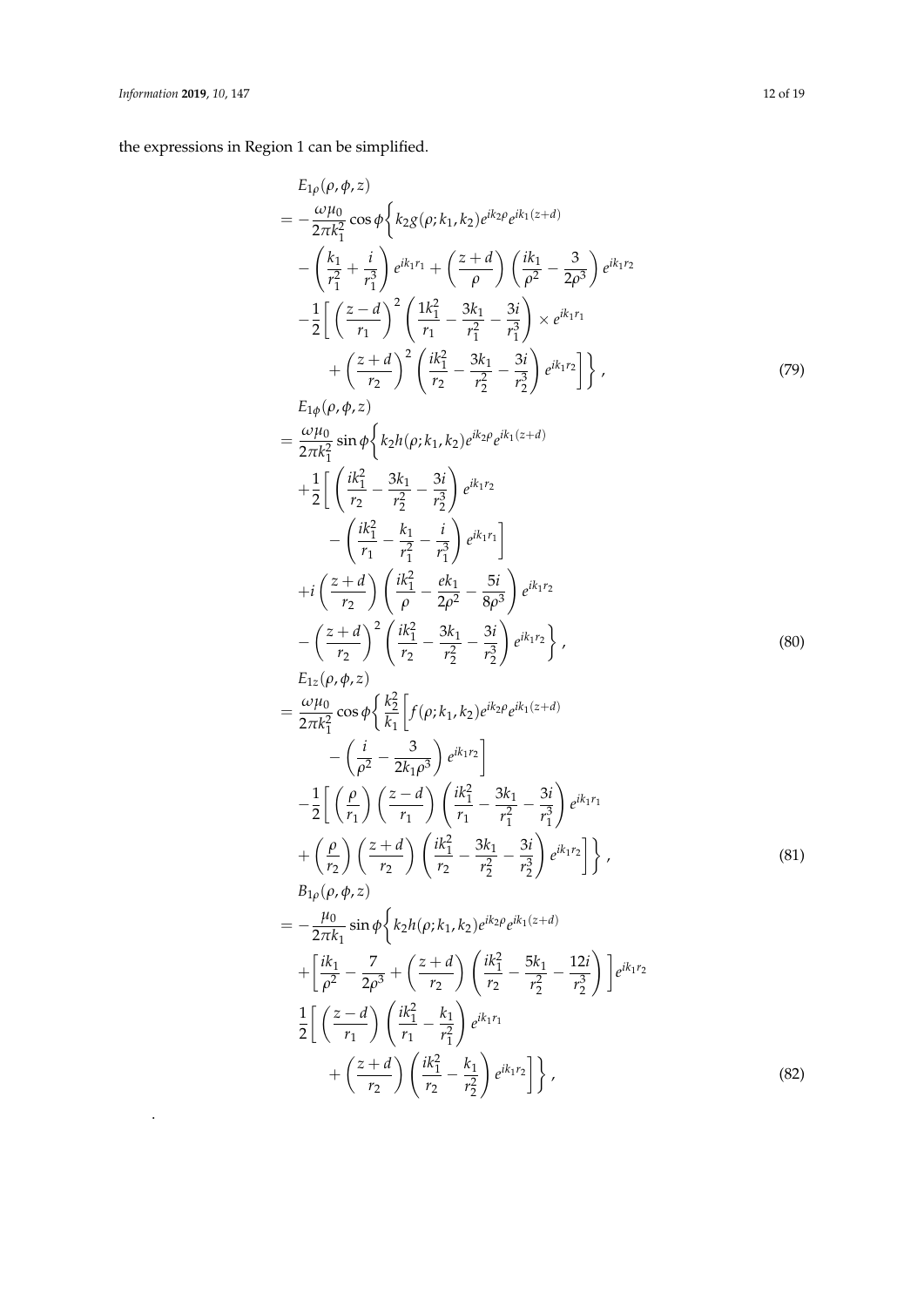$$
B_{1\phi}(\rho, \phi, z)
$$
  
=  $-\frac{\mu_0}{2\pi k_1} \cos \phi \left\{ k_2 g(\rho; k_1, k_2) e^{ik_2 \rho} e^{ik_1 (z+d)} \right\}$   
+  $\frac{1}{2} \left[ \left( \frac{2}{\rho^3} + \frac{3i}{k_1 \rho^4} \right) e^{ik_1 r_2} - \left( \frac{z-d}{r_1} \right) \left( \frac{ik_1^2}{r_1} - \frac{k_1}{r_1^2} \right) e^{ik_1 r_1} - \left( \frac{z+d}{r_2} \right) \left( \frac{ik_1^2}{r_2} - \frac{3k_1}{r_2^2} - \frac{6i}{r_2^3} \right) e^{ik_1 r_2} \right] \right\},$  (83)

$$
B_{1z}(\rho, \phi, z)
$$
  
=  $\frac{\mu_0}{2\pi} \sin \phi \left\{ \frac{k_2^2}{k_1^2} \left( \frac{1}{\rho^2} + \frac{3i}{k_2 \rho^3} - \frac{3}{k_2^2 \rho^4} \right) e^{k_2 \rho} e^{ik_1(z+d)}$   
-  $\left( \frac{\rho}{r_2} \right) \left[ \frac{1}{r_2^2} + \frac{3i}{k_1 r_2^3} - \frac{3}{k_1^2 r_2^4} + \left( \frac{z+d}{\rho} \right) \left( \frac{k_1}{\rho} + \frac{3i}{2\rho^2} - \frac{9}{8k_1 \rho^3} \right) + \left( \frac{z+d}{r_2} \right)^2 \left( \frac{ik_1}{r_2} - \frac{6}{r_2^2} - \frac{15i}{k_1 r_2^3} \right) e^{ik_1 r_2}$   
-  $\frac{1}{2} \left[ \left( \frac{\rho}{r_1} \right) \left( \frac{ik_1}{r_1} - \frac{1}{r_1^2} \right) e^{ik_1 r_1} - \left( \frac{\rho}{r_2} \right) \left( \frac{ik_1}{r_2} - \frac{1}{r_2^2} \right) e^{ik_1 r_2} \right] \right\}.$  (84)

In these formulas,

$$
f(\rho; k_1, k_2) = \frac{ik_2}{\rho} - \frac{1}{\rho^2} - \frac{k_2^3}{k_1} \sqrt{\frac{\pi}{k_2 \rho}} e^{-ip} \mathcal{F}(p) ,
$$
 (85)

$$
g(\rho; k_1, k_2) = \frac{ik_2}{\rho} - \frac{1}{\rho^2} - \frac{i}{k_2 \rho^3} - \frac{k_2^3}{k_1} \sqrt{\frac{\pi}{k_2 \rho}} e^{-ip} \mathcal{F}(p) ,
$$
 (86)

$$
h(\rho; k_1, k_2) = \frac{2}{\rho^2} + \frac{2i}{k_2 \rho^3} + \frac{ik_2^2}{k_1 \rho} \sqrt{\frac{\pi}{k_2 \rho}} e^{-ip} \mathcal{F}(p) \,, \tag{87}
$$

where:

$$
\mathcal{F}(p) = \frac{1}{2}(1+i) - C_2(p) - iS_2(p) , \quad p \equiv \frac{k_2^3 \rho}{2k_1^2} , \tag{88}
$$

and:

$$
C_2(p) + iS_2(p) = \int_0^p \frac{e^{it}}{\sqrt{2\pi t}} dt
$$
 (89)

is the Fresnel integral.

In the simplified expressions, the direct field is given by all terms multiplied by *e ik*<sup>1</sup> *<sup>r</sup>*<sup>1</sup> ; the complete reflected field includes all terms with the factor  $e^{ik_1r_2}$ ; and the lateral-wave field consists of the terms multiplied by  $e^{ik_2\rho}e^{ik_1(z+d)}$ . The quantities  $e^{ik_1r_1}$  and  $e^{ik_1r_2}$  represent spherical waves traveling radially outward from the dipole at  $(0, 0, d)$  or the image dipole at  $(0, 0, -d)$ . The quantity  $e^{ik_2\rho}e^{ik_1(z+d)}$  suggests a plane wave  $e^{ik_1d}$  that travels upward in Region 1 from the source at  $(0, 0, d)$  to the boundary at  $(0,0,0)$ , then radially outward in Region 2 as a cylindrical wave  $e^{ik_2\rho}$  to  $(\rho,0,0)$ , and finally, vertically downward from the boundary in Region 1 as a plane wave  $e^{ik_1z}$  to the point of observation at  $(\rho, 0, z)$ .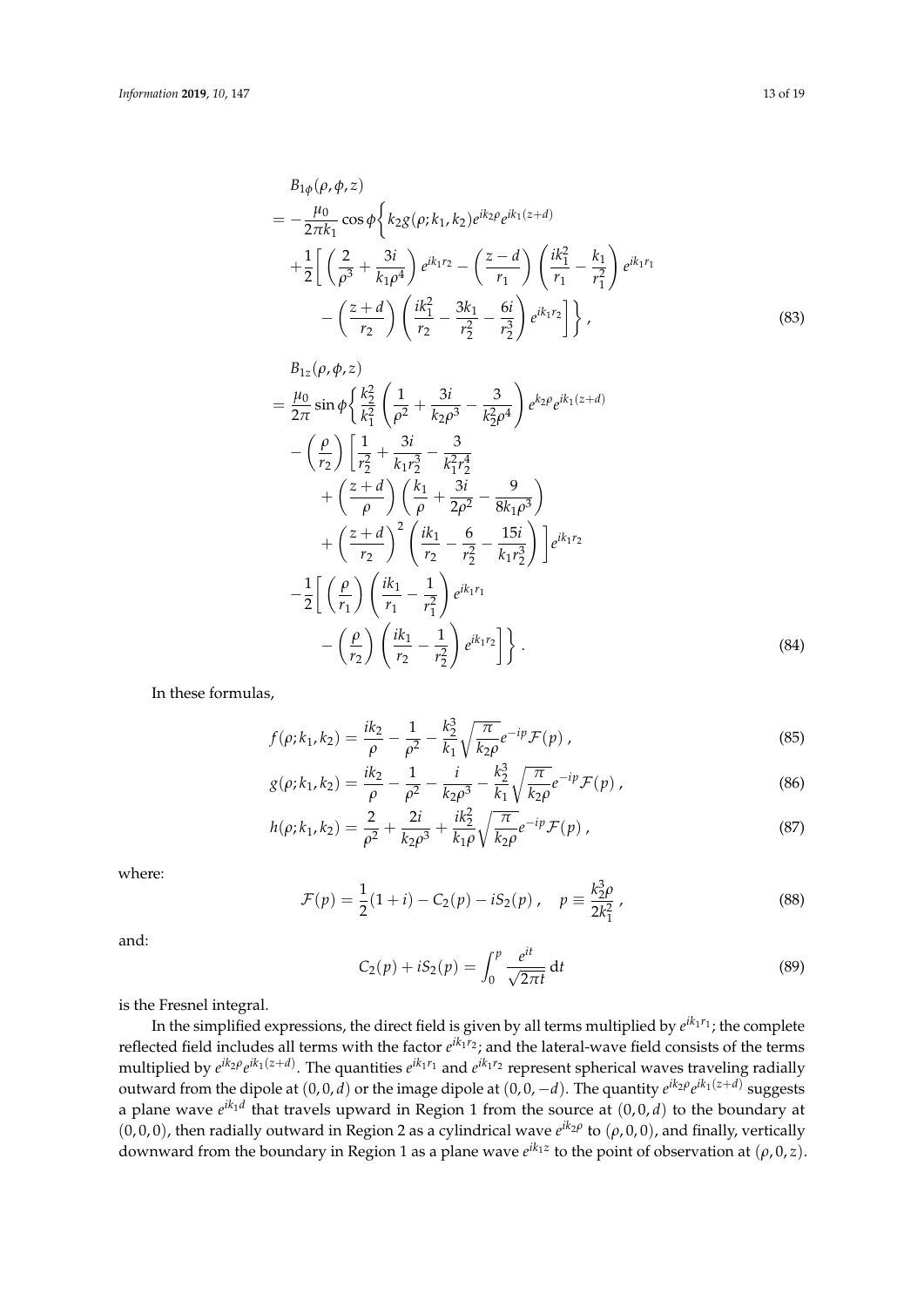#### <span id="page-14-0"></span>**5. Model Evaluations and Results**

In order to show the path loss in subsurface wireless underground communications, model evaluations were done, and results are shown for a horizontal electric dipole in the presence of a plane boundary. The Volumetric Water Content (VWC) was 20% (obtained through the complex permittivity 10.8 + 2.4*i* [\[46](#page-19-3)[,47\]](#page-19-4)). Due to the lossy characteristics of the soil medium, it is represented through complex permittivity. Moreover, because the soil propagation medium is non-magnetic, the permeability of the free space  $(\mu_0)$  was used (Section [3\)](#page-3-0). A total of five transmitter burial depths depths of 10 cm, 20 cm, 30 cm, 40 cm, and 50 cm were considered for the evaluation of an x-directed horizontal electric dipole. The lateral wave power density magnitude is shown as a function of distance. The communication distances up to 5 m were evaluated at the frequency of 433 MHz. From all six components of the lateral signal (e.g., three electric and three magnetic components), the results are only shown for the components  $E_z$  and  $E_x$  ( $E_\rho$  with  $\phi = 0$ ) in the subsurface region.

The comparison of the power density of  $E_x$  and  $E_z$  components at different burial depths is shown in Figure [4.](#page-14-1) It can be observed that at a 10-cm depth (Figure [4a](#page-14-1)), the power density of the horizontal component  $E_x$ , which is the lateral wave component  $E_\rho(\rho,0,z)$ , was on par with the  $E_z$ component. However, for distances greater than 1 m, the horizontal component became 11 dB weaker as compared to the  $E_z$ . This happened because of the higher attenuation of the  $E_x$  component in the medium. This became clearer when the depth increased to 30 cm (Figure [4b](#page-14-1)). At a 30-cm depth, the lateral component had a strong power density at shorter distances (<1 m). With the increase in distance, the horizontal component decreased gradually. Similar results have also been obtained in [\[10\]](#page-17-6), and those empirical results showing the dominance of the lateral wave confirm the accuracy of this underground propagation prediction model. Moreover, the model accurately captured the physical propagation differences due to the propagation of different components.

<span id="page-14-1"></span>

**Figure 4.** The comparison of the power density of  $E_x$  and  $E_z$  components at different burial depths: (**a**) 10-cm depth; (**b**) 30-cm depth.

The results of the numerical evaluations of the signal strength for different depths for both the *E<sup>z</sup>* and *E<sup>z</sup>* components are shown in Figure [5.](#page-15-2) The abrupt drops in the signal strength can be observed for a distance value of less than 2 m for both components. This happened because when the wave traveled in the soil medium, then a cross-sectional plane was formed at a  $\lambda = 2\pi/k$  wavelength. At this cross-sectional plane, the intensity of the signal was at the positive maximum value. However, half-way, the reversed direction of the electric field vector was at the negative maximum value, which led to these drops in the power density. At the higher distances, this effect became less significant because of the low signal strength caused by the higher attenuation of the wave traveling in the subsurface medium. Moreover, it can also be observed that the signal strength of the dominant lateral wave decreased with the increase in the depth and distance. The developed model can also capture the water sensitivity of the soil medium.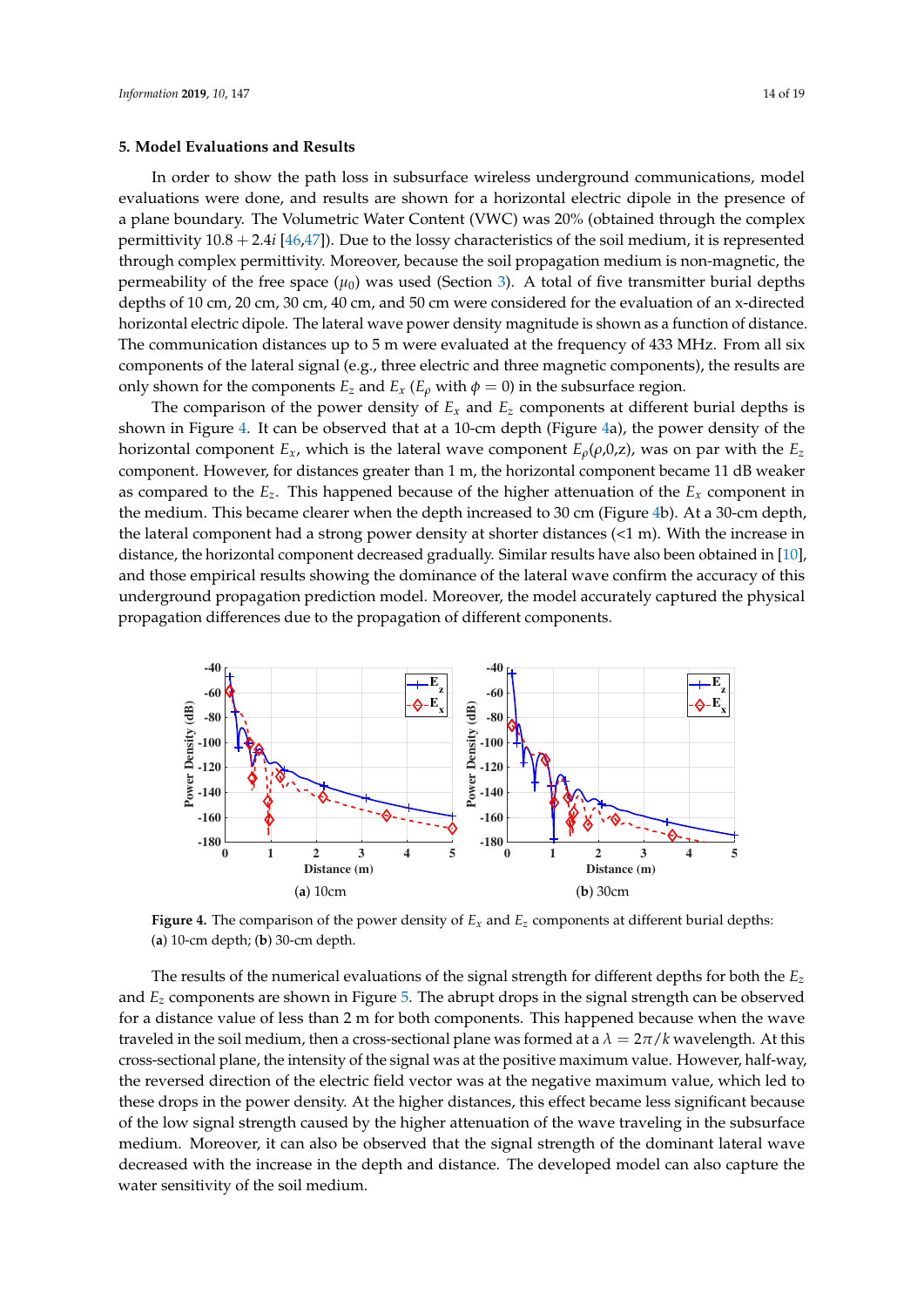<span id="page-15-2"></span>

**Figure 5.** The power density for different burial depths: (a)  $E<sub>x</sub>$  component; (b)  $E<sub>z</sub>$  component.

#### <span id="page-15-0"></span>**6. Applications**

For an underground communications' system design, the propagation characteristics of the subsurface soil environment should be determined accurately. This knowledge is also important for underground network design in the Internet of Underground Things (IOUT) in precision agriculture. For accurate soil moisture sensing, the location of the placement of underground nodes plays an important role in node deployment. The analysis presented in the paper can be used to determine the path loss between the underground Transmitter-Receiver pair (T-R), which helps to achieve the maximum coverage area in the crop field with optimal deployment. This model also provides information about the ideal depths in the underground medium. The model output also aids in selecting optimal communication parameters (e.g., modulation scheme and transmit power) for the wireless channel in a particular environment. Without the use of the model, this path loss information can only be obtained through empirical evaluations in the field. These field measurements are site specific, harder to implement in complex field environments, and lead to inefficient and delayed system deployment.

#### <span id="page-15-1"></span>**7. Conclusions**

In this article, a physical electromagnetic analysis related to subsurface propagation modeling, which considers the electromagnetic field of a unit vertical and horizontal electric dipole in the presence of a plane boundary, has been carried out. It has been shown that the lateral wave is the dominant wave in subsurface communications, and shallow depths are more suitable for long-range communications and sensing. This analysis forms the basis of subsurface radio wave propagation modeling in the stratified soil medium for smart farming applications in precision agriculture [\[13,](#page-17-9)[20](#page-17-10)[,48–](#page-19-5)[51\]](#page-19-6) and urban underground infrastructure monitoring [\[52,](#page-19-7)[53\]](#page-19-8).

Furthermore, we highlight that the empirical evaluations of UG solutions under realistic application requirements is essential due to the interplay between the physical soil medium and radios. The main contribution of this paper is to present the physics-based subsurface propagation prediction model. To this end, we have evaluated the results and have shown the agreement with the empirical channel measurement results obtained through extensive impulse response measurements in an indoor and field testbed. The change of the soil moisture impacts the signal propagation in the underground soil medium [\[37\]](#page-18-9). The increase in VWC leads to a decrease in the received signal strength at the underground receiver [\[10\]](#page-17-6). The developed approach works by ascertaining the VWC percentage by using underground sensors and accordingly using Peplinski's model [\[46\]](#page-19-3) to obtain the complex permittivity of the soil under consideration. The obtained complex permittivity value for a given VWC level can accordingly be inserted into the model along with other soil parameters (e.g., soil type,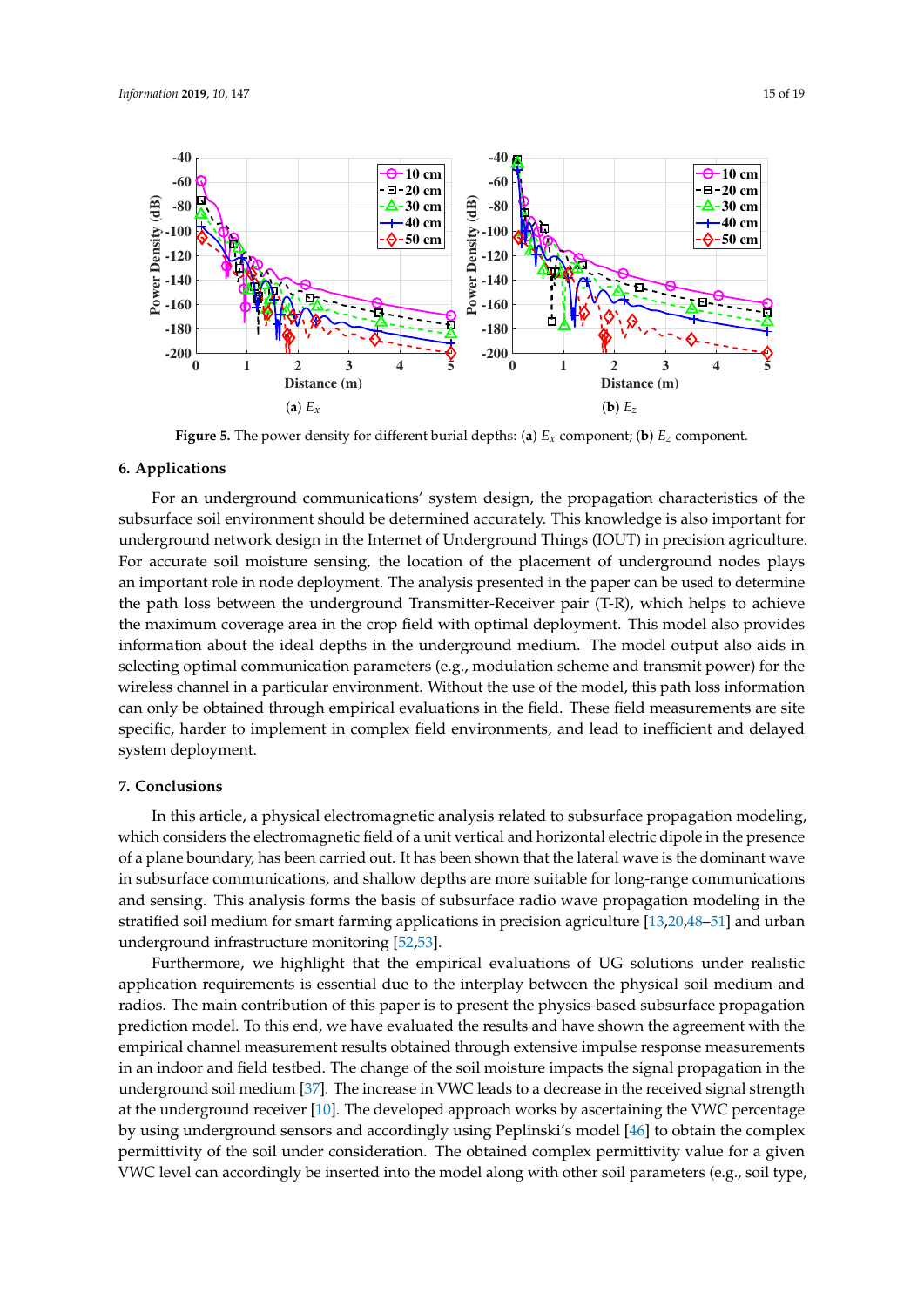soil bulk density, burial depth in medium, and communication distance) to predict radio wave propagation for a particular agricultural field. Accordingly, the subsurface communication system can be tailored for site-specific and soil-specific applications. Overall, the developed model can be effectively used to predict propagation characteristics in the soil medium with a change in soil moisture for digital agriculture applications. For future work, we will perform the evaluation of the developed solutions through both unit-level experimentation and simulations and application-level evaluations. The wide variety of applications of UG communications including agriculture, soil contaminants detection, mining, transportation, and border patrol results in a diverse set of requirements that can benefit from this approach.

**Funding:** This research received no external funding.

**Acknowledgments:** Publication of this article was funded in part by the Purdue University Libraries Open Access Publishing Fund.

**Conflicts of Interest:** The authors declare no conflict of interest.

#### **Abbreviations**

The following abbreviations are used in this manuscript:

| Notation                               | Description                                             |
|----------------------------------------|---------------------------------------------------------|
| $k_{\it s}$                            | wavenumber in the soil                                  |
| $k_0$                                  | wavenumber in the air                                   |
| $\lambda_{\rm s}$                      | wavelength in the soil                                  |
| $\beta_s$                              | phase constant                                          |
| $\alpha_{\rm s}$                       | attenuation constant                                    |
| $\epsilon_{\textit{s}}$                | permittivity of soil                                    |
| $\mu_0$                                | permeability of free space                              |
| l                                      | half length of antenna                                  |
| $\omega$                               | angular frequency                                       |
| $Z_a$                                  | antenna impedance                                       |
| $Z_{\rm s}$                            | transmission line impedance                             |
| $E_r$                                  | reflected electric field                                |
| $I_r$                                  | reflected current                                       |
| $I_m$                                  | current amplitude                                       |
| $Z_r$                                  | reflected impedance                                     |
| $Z_0$                                  | characteristics impedance                               |
| $R_a$                                  | radiation resistance                                    |
| $I_0(\zeta)$                           | current distribution along the antenna                  |
| $Z_a^u$                                | soil-air interface adjusted impedance                   |
| RL                                     | return loss                                             |
| $f_r$                                  | resonant frequency                                      |
| $f_0$                                  | over-the-air frequency                                  |
| BW                                     | bandwidth                                               |
| h                                      | burial depth                                            |
| $\eta_a$                               | refractive index of air                                 |
| $\eta_s$                               | refractive index of soil                                |
| $m_{\overline{v}}$                     | volumetric water content                                |
| $\rho_b$                               | bulk density                                            |
| $\rho_s$                               | particle density                                        |
| $\delta$ , $\nu'$ , and $\nu''$        | empirical constant                                      |
| $\epsilon'_{s}$ , $\epsilon''_{s}$     | real and imaginary part of the permittivity of soil     |
| S and C                                | sand and clay particle percentage                       |
| $\epsilon'_{fw}$ and $\epsilon''_{fw}$ | relative permittivity of free water, real and imaginary |
| $\sigma_{eff}$                         | effective conductivity of soil                          |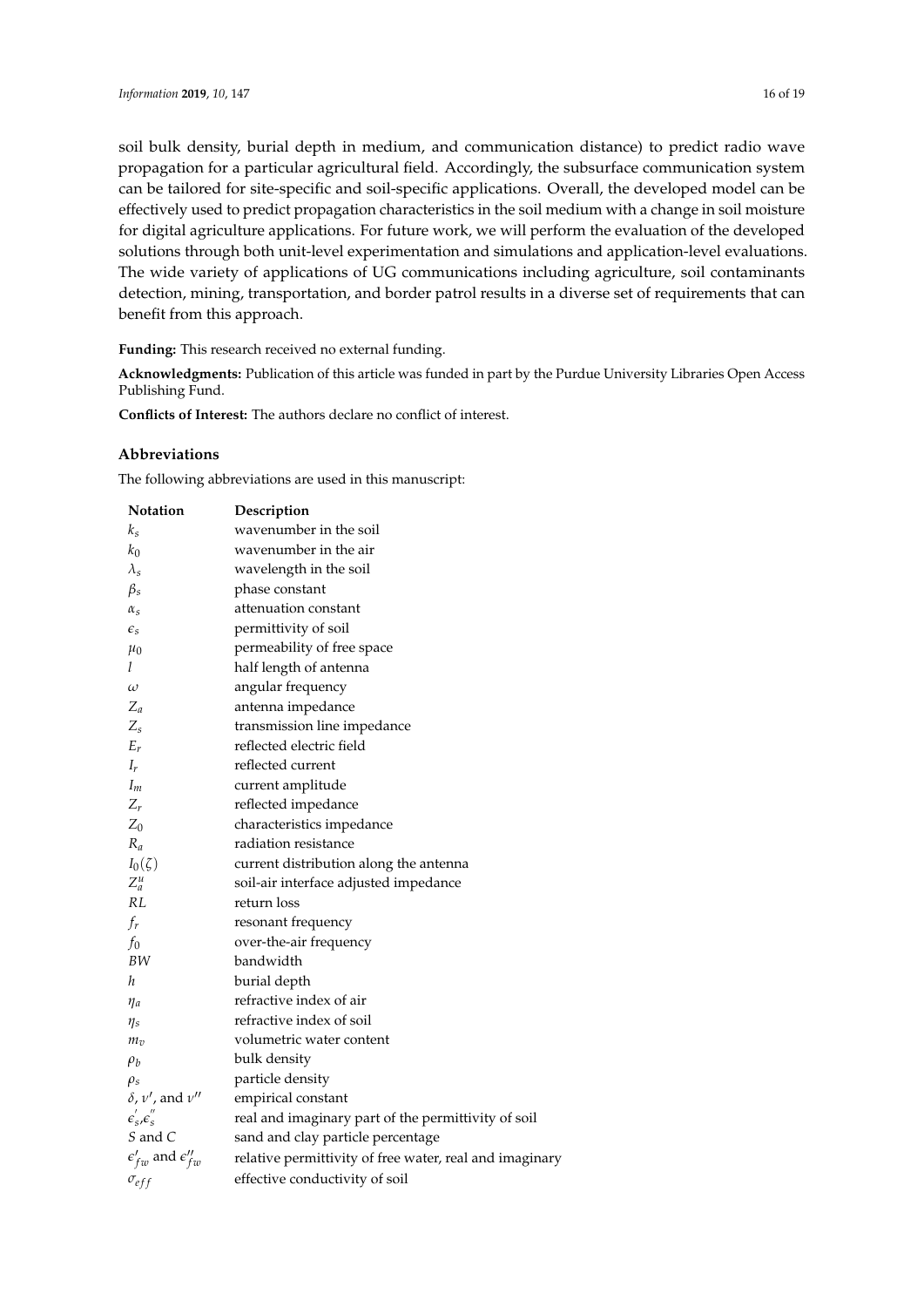| $\epsilon_{w\infty}$ | limit of permittivity of water |
|----------------------|--------------------------------|
| $\epsilon_{w0}$      | static permittivity of water   |
| $\tau_w$             | relaxation time of water       |

#### **References**

- <span id="page-17-0"></span>1. Vuran, M.C.; Salam, A.; Wong, R.; Irmak, S. Internet of Underground Things in Precision Agriculture: Architecture and Technology Aspects. *Ad Hoc Netw.* **2018**, *81*, 160–173, doi[:10.1016/j.adhoc.2018.07.017.](https://doi.org/https://doi.org/10.1016/j.adhoc.2018.07.017)
- 2. Vuran, M.C.; Salam, A.; Wong, R.; Irmak, S. Internet of Underground Things: Sensing and Communications on the Field for Precision Agriculture. In Proceeding of the 2018 IEEE 4th World Forum on Internet of Things (WF-IoT) (WF-IoT 2018), Singapore, 5–8 February 2018.
- <span id="page-17-1"></span>3. Salam, A.; Vuran, M.C.; Irmak, S. Di-Sense: In situ real-time permittivity estimation and soil moisture sensing using wireless underground communications. *Comput. Netw.* **2019**, *151*, 31–41, doi[:10.1016/j.comnet.2019.01.001.](https://doi.org/https://doi.org/10.1016/j.comnet.2019.01.001)
- 4. Akka¸s, M.A. Channel Modeling of Wireless Sensor Networks in Oil. *Wirel. Pers. Commun.* **2017**, *95*, 4337–4355, doi[:10.1007/s11277-017-4083-9.](https://doi.org/10.1007/s11277-017-4083-9)
- 5. Akyildiz, I.F.; Stuntebeck, E.P. Wireless Underground Sensor Networks: Research Challenges. *Ad Hoc Netw. J.* **2006**, *4*, 669–686.
- <span id="page-17-4"></span>6. Akyildiz, I.F.; Sun, Z.; Vuran, M.C. Signal Propagation Techniques for Wireless Underground Communication Networks. *Phys. Commun. J.* **2009**, *2*, 167–183.
- 7. Jabbar, S.; Asif Habib, M.; Minhas, A.A.; Ahmad, M.; Ashraf, R.; Khalid, S.; Han, K. Analysis of Factors Affecting Energy Aware Routing in Wireless Sensor Network. *Wirel. Commun. Mob. Comput.* **2018**, *2018*, 9087269.
- 8. Konda, A.; Rau, A.; Stoller, M.A.; Taylor, J.M.; Salam, A.; Pribil, G.A.; Argyropoulos, C.; Morin, S.A. Soft Microreactors for the Deposition of Conductive Metallic Traces on Planar, Embossed, and Curved Surfaces. *Adv. Funct. Mater.* **2018**, *28*, 1803020, doi[:10.1002/adfm.201803020.](https://doi.org/10.1002/adfm.201803020)
- <span id="page-17-7"></span>9. Salam, A.; Vuran, M.C.; Irmak, S. Towards Internet of Underground Things in Smart Lighting: A Statistical Model of Wireless Underground Channel. In Proceedings of the 14th IEEE International Conference on Networking, Sensing and Control (IEEE ICNSC), Calabria, Italy, 16–18 May 2017.
- <span id="page-17-6"></span>10. Salam, A.; Vuran, M.C.; Irmak, S. Pulses in the Sand: Impulse Response Analysis of Wireless Underground Channel. In Proceedings of the 35th Annual IEEE International Conference on Computer Communications (IEEE INFOCOM 2016), San Francisco, CA, USA, 10–14 April 2016.
- 11. Salam, A.; Vuran, M.C. Wireless Underground Channel Diversity Reception with Multiple Antennas for Internet of Underground Things. In Proceedings of the 2017 IEEE International Conference on Communications (ICC), Paris, France, 21–25 May 2017.
- 12. Salam, A.; Vuran, M.C. Smart Underground Antenna Arrays: A Soil Moisture Adaptive Beamforming Approach. In Proceedings of the IEEE Conference on Computer Communications (INFOCOM 2017), Atlanta, GA, USA, 1–4 May 2017.
- <span id="page-17-9"></span>13. Salam, A. *Pulses in the Sand: Long Range and High Data Rate Communication Techniques for Next Generation Wireless Underground Networks*; ETD Collection for University of Nebraska: Lincoln, NE, USA, 2018.
- 14. Saeed, N.; Al-Naffouri, T.Y.; Alouini, M.S. Towards the Internet of Underground Things: A Systematic Survey. *arXiv* **2019**, arXiv:1902.03844.
- <span id="page-17-5"></span>15. Vuran, M.C.; Akyildiz, I.F. Channel model and analysis for wireless underground sensor networks in soil medium. *Phys. Commun.* **2010**, *3*, 245–254.
- <span id="page-17-2"></span>16. Sun, Z.; Akyildiz, I. Magnetic Induction Communications for Wireless Underground Sensor Networks. *IEEE Trans. Antennas Propag.* **2010**, *58*, 2426–2435, doi[:10.1109/TAP.2010.2048858.](https://doi.org/10.1109/TAP.2010.2048858)
- <span id="page-17-3"></span>17. Wait, J.; Fuller, J. On Radio Propagation Through Earth: Antennas and Propagation. *IEEE Trans. Antennas Propag.* **1971**, *19*, 796–798.
- <span id="page-17-8"></span>18. King, R.W.P.; Owens, M.; Wu, T.T. *Lateral Electromagnetic Waves*; Springer-Verlag: New York, NY, USA, 1992.
- 19. King, R.; Wu, T. Lateral waves: Formulas for the magnetic field. *J. Appl. Phys.* **1983**, *54*, 507–514.
- <span id="page-17-10"></span>20. Salam, A.; Vuran, M.C. EM-Based Wireless Underground Sensor Networks. In *Underground Sensing*; Pamukcu, S., Cheng, L., Eds.; Academic Press: 2018; pp. 247–285, doi[:10.1016/B978-0-12-803139-1.00005-9.](https://doi.org/https://doi.org/10.1016/B978-0-12-803139-1.00005-9)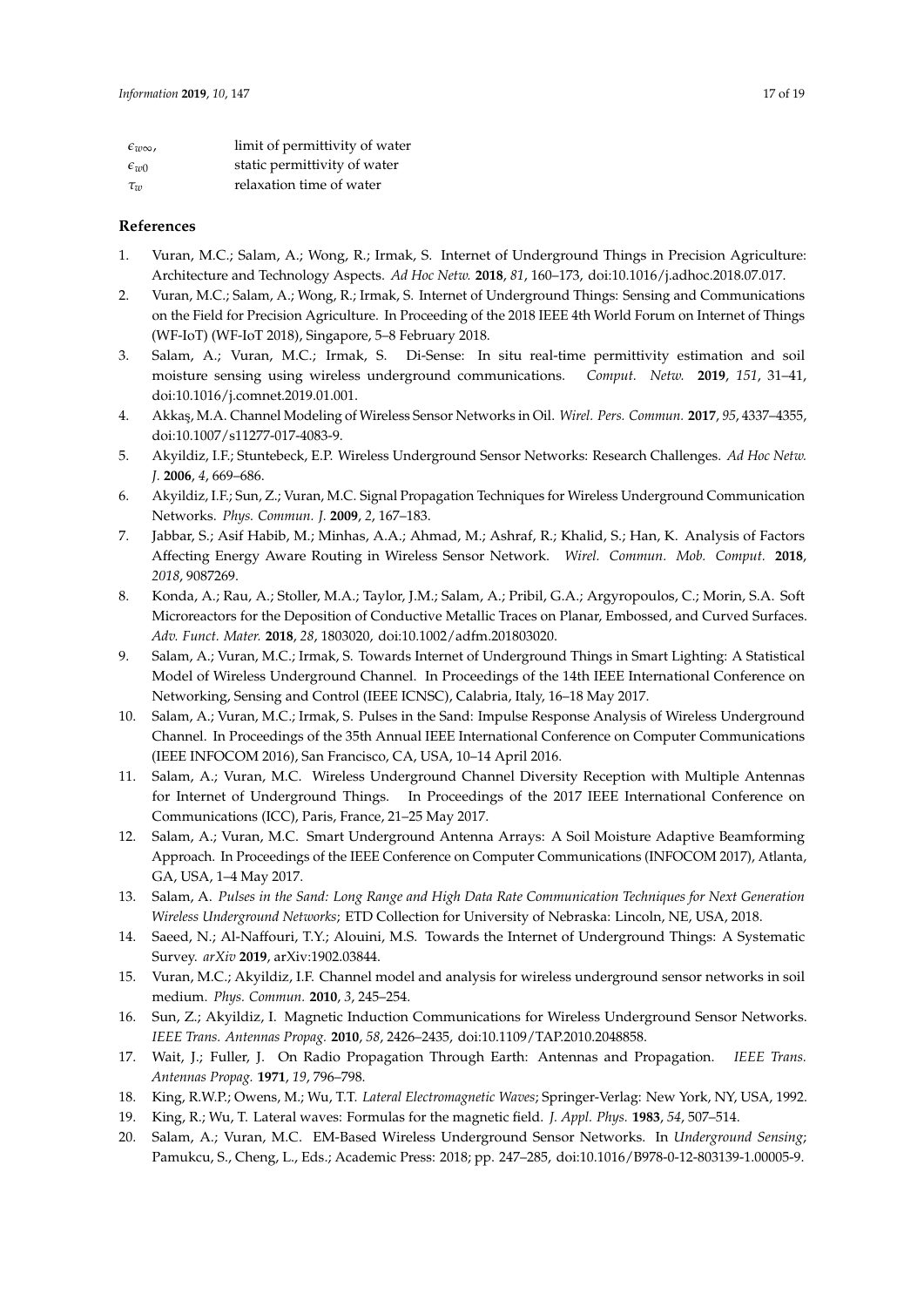- 21. King, R.W.P. New formulas for the electromagnetic field of a vertical electric dipole in a dielectric or conducting half-space near its horizontal interface. *J. Appl. Phys.* **1982**, *53*, 8476–8482, doi[:10.1063/1.330496.](https://doi.org/10.1063/1.330496)
- <span id="page-18-0"></span>22. Sarkar, T.K.; Lombardi, G.; Monebhurrun, V.; Krairiksh, M. Guest Editorial for the Special Issue on Radio Wave Propagation. *IEEE Trans. Antennas Propag.* **2018**, *66*, 6470–6475, doi[:10.1109/TAP.2018.2881496.](https://doi.org/10.1109/TAP.2018.2881496)
- <span id="page-18-1"></span>23. Ross, I.; McDonough, J.; Miles, J.; Storch, P.; Thelakkat Kochunarayanan, P.; Kalve, E.; Hurst, J.; Dasgupta, S.; Burdick, J. A review of emerging technologies for remediation of PFASs. *Remediat. J.* **2018**, *28*, 101–126.
- 24. Benskin, J.P.; Li, B.; Ikonomou, M.G.; Grace, J.R.; Li, L.Y. Per-and polyfluoroalkyl substances in landfill leachate: patterns, time trends, and sources. *Environ. Sci. Technol.* **2012**, *46*, 11532–11540.
- <span id="page-18-2"></span>25. Konda, A.; Morin, S.A. Flow-directed synthesis of spatially variant arrays of branched zinc oxide mesostructures. *Nanoscale* **2017**, *9*, 8393–8400.
- <span id="page-18-3"></span>26. Buck, R.C.; Franklin, J.; Berger, U.; Conder, J.M.; Cousins, I.T.; De Voogt, P.; Jensen, A.A.; Kannan, K.; Mabury, S.A.; van Leeuwen, S.P. Perfluoroalkyl and polyfluoroalkyl substances in the environment: Terminology, classification, and origins. *Integr. Environ. Assess. Manag.* **2011**, *7*, 513–541.
- 27. Backe, W.J.; Day, T.C.; Field, J.A. Zwitterionic, cationic, and anionic fluorinated chemicals in aqueous film forming foam formulations and groundwater from US military bases by nonaqueous large-volume injection HPLC-MS/MS. *Environ. Sci. Technol.* **2013**, *47*, 5226–5234.
- <span id="page-18-4"></span>28. Stoller, M.A.; Konda, A.; Kottwitz, M.A.; Morin, S.A. Thermoplastic building blocks for the fabrication of microfluidic masters. *RSC Adv.* **2015**, *5*, 97934–97943.
- <span id="page-18-5"></span>29. Allred, B.M.; Lang, J.R.; Barlaz, M.A.; Field, J.A. Orthogonal zirconium diol/C18 liquid chromatography–tandem mass spectrometry analysis of poly and perfluoroalkyl substances in landfill leachate. *J. Chromatogr. A* **2014**, *1359*, 202–211.
- 30. Huset, C.A.; Barlaz, M.A.; Barofsky, D.F.; Field, J.A. Quantitative determination of fluorochemicals in municipal landfill leachates. *Chemosphere* **2011**, *82*, 1380–1386.
- 31. Perez-Toralla, K.; Konda, A.; Bowen, J.J.; Jennings, E.E.; Argyropoulos, C.; Morin, S.A. Rational Synthesis of Large-Area Periodic Chemical Gradients for the Manipulation of Liquid Droplets and Gas Bubbles. *Adv. Funct. Mater.* **2018**, *28*, 1705564.
- 32. Merino, N.; Qu, Y.; Deeb, R.A.; Hawley, E.L.; Hoffmann, M.R.; Mahendra, S. Degradation and removal methods for perfluoroalkyl and polyfluoroalkyl substances in water. *Environ. Eng. Sci.* **2016**, *33*, 615–649.
- <span id="page-18-6"></span>33. Rahman, M.F.; Peldszus, S.; Anderson, W.B. Behaviour and fate of perfluoroalkyl and polyfluoroalkyl substances (PFASs) in drinking water treatment: A review. *Water Res.* **2014**, *50*, 318–340.
- <span id="page-18-7"></span>34. Hu, X.C.; Andrews, D.Q.; Lindstrom, A.B.; Bruton, T.A.; Schaider, L.A.; Grandjean, P.; Lohmann, R.; Carignan, C.C.; Blum, A.; Balan, S.A.; et al. Detection of poly-and perfluoroalkyl substances (PFASs) in US drinking water linked to industrial sites, military fire training areas, and wastewater treatment plants. *Environ. Sci. Technol. Lett.* **2016**, *3*, 344–350.
- 35. Hamid, H.; Li, L.Y.; Grace, J.R. Review of the fate and transformation of per-and polyfluoroalkyl substances (PFASs) in landfills. *Environ. Pollut.* **2018**, *235*, 74–84.
- <span id="page-18-8"></span>36. Farooq, M.U.; Ahmad, A.; Hameed, A. Opposition-based initialization and a modified pattern for Inertia Weight (IW) in PSO. In Proceedings of the 2017 IEEE International Conference on INnovations in Intelligent SysTems and Applications (INISTA), Gdynia, Poland, 3–5 July 2017; pp. 96–101, doi[:10.1109/INISTA.2017.8001139.](https://doi.org/10.1109/INISTA.2017.8001139)
- <span id="page-18-9"></span>37. Salam, A.; Vuran, M.C. Impacts of Soil Type and Moisture on the Capacity of Multi-Carrier Modulation in Internet of Underground Things. In Proceedings of the 2016 25th International Conference on Computer Communication and Networks (ICCCN), Waikoloa, HI, USA, 1–4 August 2016.
- <span id="page-18-10"></span>38. Sommerfeld, A. Über die Ausbreitung der Wellen in der drahtlosen Telegraphie. *Ann. Phys.* **1909**, *333*, 665–736.
- 39. Sommerfeld, A. Über die Ausbreitung der Wellen in der drahtlosen Telegraphie. *Ann. Phys.* **1926**, *386*, 1135–1153.
- 40. Ling, R.; Scholler, J.; Ufimtsev, P.Y. The propagation and excitation of surface waves in an absorbing layer. *Progr. Electromagn. Res.* **1998**, *19*, 49–91.
- 41. Ward, S.H.; Hohmann, G.W.; Nabighian, M. Electromagnetic theory for geophysical applications. In *Electromagnetic Methods in Applied Geophysics*; Geological Publishing House: Beijing, China, 1988; Volume 1, pp. 131–311.
- <span id="page-18-11"></span>42. Bhattacharyya, A.K. Longitudinal Spectral Solutions for the Sommerfeld Half-Space Problem: Presenting New Perspectives for Electromagnetic Field Solutions in an Axially Layered Structure. *IEEE Antennas Propag. Mag.* **2018**, *60*, 72–82, doi[:10.1109/MAP.2018.2870656.](https://doi.org/10.1109/MAP.2018.2870656)